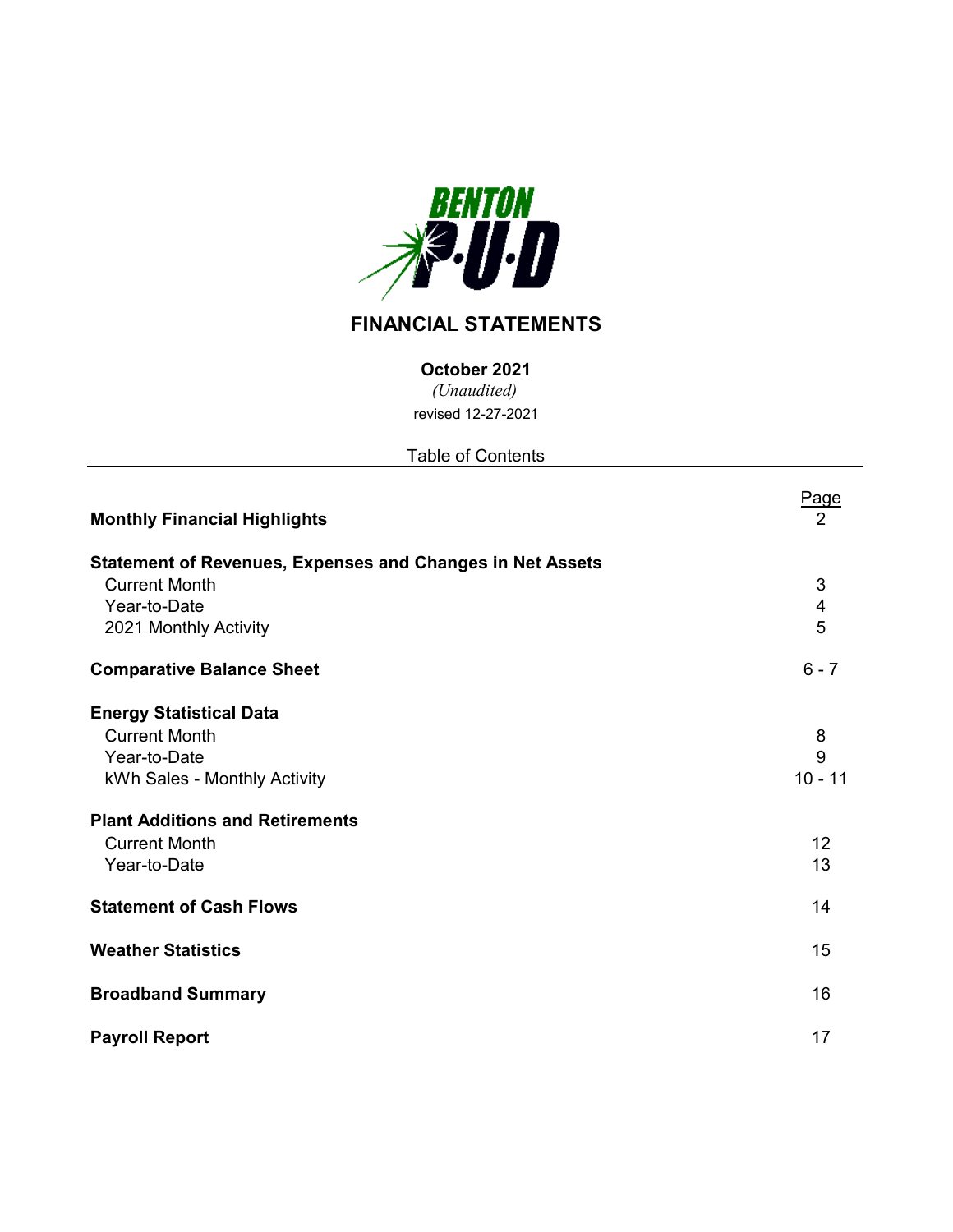



### **Retail Revenues**

- ➢ October's temperature was 4% above the 5-year average and precipitation was almost 17% below the 5-year average of 0.98 inches. Heating degree days were 18% below the 5-year average.
- $\geq$  October's retail revenues were 6% above amended budget estimates.<br> $\geq$  Retail revenues vear to date are 0.5% above amended budget ➢ Retail revenues year to date are 0.5% above amended budget estimates.

### **Net Power Expense (NPE)**

- 
- $\triangleright$  NPE was \$7.0M for the month.<br> $\triangleright$  Net Power Expense VTD of fixed
- ➢ Net Power Expense YTD of \$73.0M is 0.4% below amended budget. Slice generation was 75 aMW's for October, 10 aMW's below budget estimates.
- ➢ Sales in the secondary market returned about \$3.1M.

### **Net Margin/Net Position**

➢ Net Position was below the amended budget by about \$854k and Net Margin was above amended budget estimates by about \$888k. **Capital**

- **.**<br>▸ Net capital expenditures for the year are \$12.9M of the \$18.1M net budget. **O&M Expense**
- ➢ October's O&M expenses were \$1.7M or 21% below amended budget, YTD expenses are 4% below amended budget.

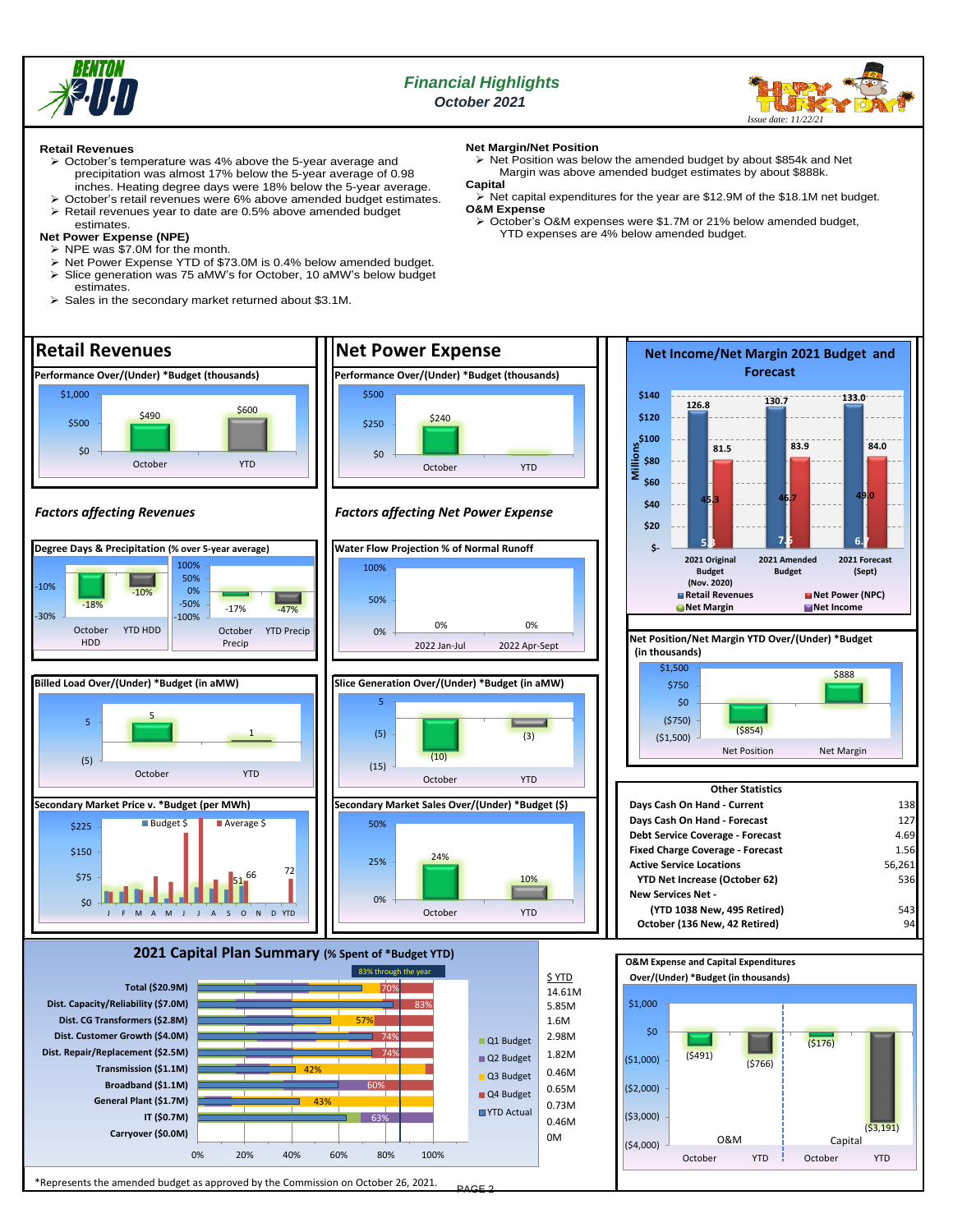### **PUBLIC UTILITY DISTRICT NO.1 OF BENTON COUNTY STATEMENT OF REVENUES, EXPENSES, AND CHANGE IN NET POSITION OCTOBER 2021**

|                                                            | 10/31/21      | 10/31/20                        |                          |               |                          |
|------------------------------------------------------------|---------------|---------------------------------|--------------------------|---------------|--------------------------|
|                                                            | <b>ACTUAL</b> | <b>AMENDED</b><br><b>BUDGET</b> | <b>PCT</b><br><b>VAR</b> | <b>ACTUAL</b> | <b>PCT</b><br><b>VAR</b> |
| <b>OPERATING REVENUES</b>                                  |               |                                 |                          |               |                          |
| Energy Sales - Retail                                      | 8,460,980     | 8,275,238                       | 2%                       | 9,603,178     | $-12%$                   |
| <b>COVID Assistance</b>                                    | (82, 280)     | (386, 562)                      | $-79%$                   |               | n/a                      |
| <b>City Occupation Taxes</b>                               | 420,344       | 515,127                         | $-18%$                   | 408,450       | 3%                       |
| <b>Bad Debt Expense</b>                                    | (15,500)      | (17, 216)                       | $-10%$                   | (17,503)      | $-11%$                   |
| <b>Energy Secondary Market Sales</b>                       | 3,140,974     | 2,540,565                       | 24%                      | 983,662       | >200%                    |
| Transmission of Power for Others                           | 72,193        | 75,000                          | $-4%$                    | 156,770       | $-54%$                   |
| <b>Broadband Revenue</b>                                   | 243,083       | 250,430                         | $-3%$                    | 237,127       | 3%                       |
| <b>Other Revenue</b>                                       | 38,864        | 75,170                          | $-48%$                   | 165,494       | $-77%$                   |
| <b>TOTAL OPERATING REVENUES</b>                            | 12,278,656    | 11,327,753                      | 8%                       | 11,537,177    | 6%                       |
| <b>OPERATING EXPENSES</b>                                  |               |                                 |                          |               |                          |
| <b>Purchased Power</b>                                     | 8,915,722     | 8,116,700                       | 10%                      | 6,807,424     | 31%                      |
| <b>Purchased Transmission &amp; Ancillary Services</b>     | 1,239,587     | 1,227,875                       | 1%                       | 1,184,653     | 5%                       |
| <b>Conservation Program</b>                                | 53,667        | 27,168                          | 98%                      | (34, 137)     | >200%                    |
| <b>Total Power Supply</b>                                  | 10,208,976    | 9,371,744                       | 9%                       | 7,957,940     | 28%                      |
| <b>Transmission Operation &amp; Maintenance</b>            | 4,434         | 20,156                          | $-78%$                   | 3,637         | 22%                      |
| Distribution Operation & Maintenance                       | 804,403       | 1,042,282                       | $-23%$                   | 1,101,076     | $-27%$                   |
| <b>Broadband Expense</b>                                   | 83,866        | 118,929                         | $-29%$                   | 101,146       | $-17%$                   |
| Customer Accounting, Collection & Information              | 347,620       | 403,987                         | $-14%$                   | 381,375       | $-9%$                    |
| Administrative & General                                   | 504,315       | 650,306                         | $-22%$                   | 581,795       | $-13%$                   |
| Subtotal before Taxes & Depreciation                       | 1,744,637     | 2,235,659                       | $-22%$                   | 2,169,029     | $-20%$                   |
| Taxes                                                      | 968,187       | 1,185,442                       | $-18%$                   | 974,268       | $-1%$                    |
| Depreciation & Amortization                                | 930,089       | 774,211                         | 20%                      | 871,744       | 7%                       |
| <b>Total Other Operating Expenses</b>                      | 3,642,914     | 4,195,312                       | $-13%$                   | 4,015,041     | $-9%$                    |
| <b>TOTAL OPERATING EXPENSES</b>                            | 13,851,889    | 13,567,056                      | 2%                       | 11,972,981    | 16%                      |
| <b>OPERATING INCOME (LOSS)</b>                             | (1,573,233)   | (2, 239, 302)                   | $-30%$                   | (435, 804)    | >200%                    |
| <b>NONOPERATING REVENUES &amp; EXPENSES</b>                |               |                                 |                          |               |                          |
| Interest Income                                            | 40,039        | 33,880                          | 18%                      | 21,009        | 91%                      |
| Other Income                                               | 27,580        | 31,327                          | $-12%$                   | 316,481       | $-91%$                   |
| Other Expense                                              |               |                                 | n/a                      |               | n/a                      |
| <b>Interest Expense</b>                                    | (240, 031)    | (250, 031)                      | $-4%$                    | (174, 624)    | 37%                      |
| Debt Discount/Premium Amortization & Loss on Defeased Debt | 28,144        | 34,854                          | $-19%$                   | 21,534        | 31%                      |
| <b>TOTAL NONOPERATING REVENUES &amp; EXPENSES</b>          | (144, 268)    | (149, 970)                      | $-4%$                    | 184,400       | $-178%$                  |
| <b>INCOME (LOSS) BEFORE CAPITAL CONTRIBUTIONS</b>          | (1,717,502)   | (2,389,273)                     | $-28%$                   | (251, 404)    | >200%                    |
| <b>CAPITAL CONTRIBUTIONS</b>                               | 209.045       | 199.394                         | 5%                       | 141,564       | 48%                      |
| <b>CHANGE IN NET POSITION</b>                              | (1,508,457)   | (2, 189, 879)                   | $-31%$                   | (109, 840)    | >200%                    |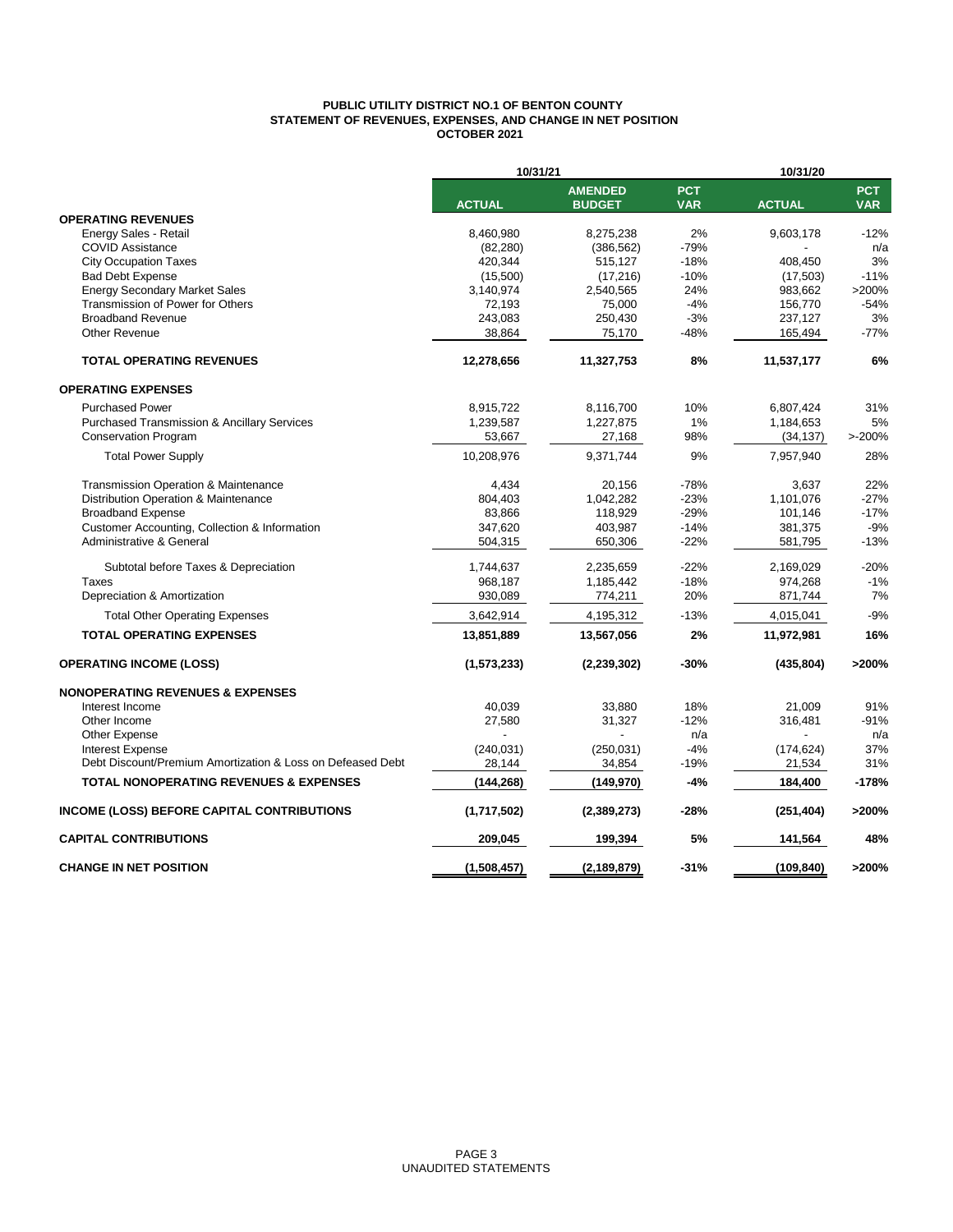### **PUBLIC UTILITY DISTRICT NO.1 OF BENTON COUNTY STATEMENT OF REVENUES, EXPENSES, AND CHANGE IN NET POSITION YEAR TO DATE**

|                                                            | 10/31/21      |                                 |                          | 10/31/20      |                          |
|------------------------------------------------------------|---------------|---------------------------------|--------------------------|---------------|--------------------------|
|                                                            | <b>ACTUAL</b> | <b>AMENDED</b><br><b>BUDGET</b> | <b>PCT</b><br><b>VAR</b> | <b>ACTUAL</b> | <b>PCT</b><br><b>VAR</b> |
| <b>OPERATING REVENUES</b>                                  |               |                                 |                          |               |                          |
| Energy Sales - Retail                                      | 112,691,464   | 112,396,080                     | 0%                       | 108,146,494   | 4%                       |
| <b>COVID Assistance</b>                                    | (1,022,478)   | (386, 562)                      | 165%                     |               | n/a                      |
| <b>City Occupation Taxes</b>                               | 5,167,058     | 5,328,272                       | $-3%$                    | 4,873,487     | 6%                       |
| <b>Bad Debt Expense</b>                                    | (333, 400)    | (211, 650)                      | 58%                      | (200, 203)    | 67%                      |
| <b>Energy Secondary Market Sales</b>                       | 25,458,542    | 23,211,604                      | 10%                      | 12,494,076    | 104%                     |
| Transmission of Power for Others                           | 703,682       | 734,366                         | $-4%$                    | 1,118,463     | $-37%$                   |
| <b>Broadband Revenue</b>                                   | 2,421,183     | 2,410,269                       | 0%                       | 2,314,622     | 5%                       |
| Other Revenue                                              | 1,138,927     | 1,269,895                       | $-10%$                   | 1,213,742     | $-6%$                    |
| <b>TOTAL OPERATING REVENUES</b>                            | 146,224,977   | 144,752,274                     | 1%                       | 129,960,681   | 13%                      |
| <b>OPERATING EXPENSES</b>                                  |               |                                 |                          |               |                          |
| <b>Purchased Power</b>                                     | 86,856,910    | 84,439,078                      | 3%                       | 71,292,872    | 22%                      |
| <b>Purchased Transmission &amp; Ancillary Services</b>     | 12,400,242    | 12,461,522                      | 0%                       | 12,366,023    | 0%                       |
| <b>Conservation Program</b>                                | (141, 018)    | 286,996                         | $-149%$                  | 390,139       | $-136%$                  |
| <b>Total Power Supply</b>                                  | 99,116,134    | 97,187,595                      | 2%                       | 84,049,034    | 18%                      |
| Transmission Operation & Maintenance                       | 93,283        | 103,595                         | $-10%$                   | 85,540        | 9%                       |
| Distribution Operation & Maintenance                       | 9,146,860     | 9,548,526                       | $-4%$                    | 9,423,496     | $-3%$                    |
| <b>Broadband Expense</b>                                   | 938,943       | 915,162                         | 3%                       | 972,853       | $-3%$                    |
| Customer Accounting, Collection & Information              | 3,733,821     | 3,703,745                       | 1%                       | 3,774,667     | $-1%$                    |
| Administrative & General                                   | 6,659,207     | 7,066,608                       | -6%                      | 6,495,321     | 3%                       |
| Subtotal before Taxes & Depreciation                       | 20,572,114    | 21,337,637                      | $-4%$                    | 20,751,876    | $-1%$                    |
| Taxes                                                      | 12,269,492    | 12,397,423                      | $-1%$                    | 11,744,137    | 4%                       |
| Depreciation & Amortization                                | 9,141,928     | 8,556,815                       | 7%                       | 8,578,943     | 7%                       |
| <b>Total Other Operating Expenses</b>                      | 41,983,534    | 42,291,875                      | $-1%$                    | 41,074,956    | 2%                       |
| <b>TOTAL OPERATING EXPENSES</b>                            | 141,099,668   | 139,479,470                     | 1%                       | 125,123,990   | 13%                      |
| <b>OPERATING INCOME (LOSS)</b>                             | 5,125,309     | 5,272,804                       | $-3%$                    | 4,836,691     | 6%                       |
| <b>NONOPERATING REVENUES &amp; EXPENSES</b>                |               |                                 |                          |               |                          |
| Interest Income                                            | 372,000       | 284,550                         | 31%                      | 283,724       | 31%                      |
| Other Income                                               | 311,871       | 313,266                         | 0%                       | 601,939       | $-48%$                   |
| <b>Other Expense</b>                                       |               |                                 | n/a                      |               | n/a                      |
| <b>Interest Expense</b>                                    | (2,430,313)   | (2,430,313)                     | $0\%$                    | (2, 142, 947) | 13%                      |
| Debt Discount/Premium Amortization & Loss on Defeased Debt | 281,444       | 348,545                         | $-19%$                   | (173, 987)    | >200%                    |
| <b>TOTAL NONOPERATING REVENUES &amp; EXPENSES</b>          | (1,464,998)   | (1,483,952)                     | $-1%$                    | (1,436,871)   | 2%                       |
| <b>INCOME (LOSS) BEFORE CAPITAL CONTRIBUTIONS</b>          | 3,660,311     | 3,788,852                       | $-3%$                    | 3,399,820     | 8%                       |
| <b>CAPITAL CONTRIBUTIONS</b>                               | 1,702,639     | 2,428,136                       | -30%                     | 1,495,161     | 14%                      |
| <b>CHANGE IN NET POSITION</b>                              | 5,362,951     | 6,216,988                       | $-14%$                   | 4,894,981     | 10%                      |
| TOTAL NET POSITION, BEGINNING OF YEAR                      | 144,313,791   | 144,313,791                     | 0%                       | 135,608,170   | 6%                       |
| TOTAL NET POSITION, END OF YEAR                            | 149,676,742   | 150,530,780                     | $-1%$                    | 140,503,151   | 7%                       |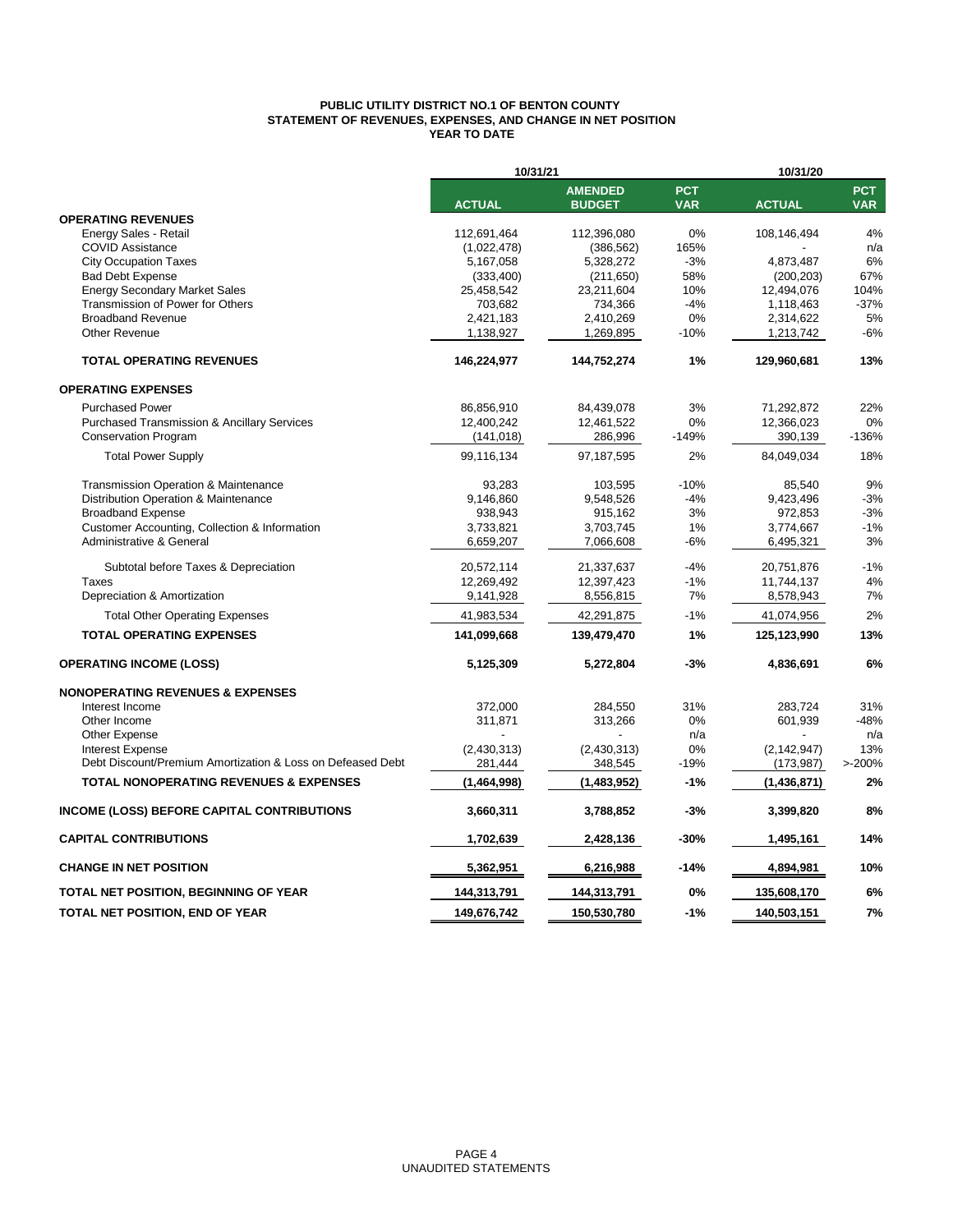### **PUBLIC UTILITY DISTRICT NO. 1 OF BENTON COUNTY STATEMENT OF REVENUES, EXPENSES, AND CHANGE IN NET POSITION 2021 MONTHLY ACTIVITY**

|                                                        | January        | February       | <b>March</b> | <b>April</b>  | <b>May</b>   | June         | July         | <b>August</b>            | September                | October       | <b>November</b> | <b>December</b> | <b>Total</b>  |
|--------------------------------------------------------|----------------|----------------|--------------|---------------|--------------|--------------|--------------|--------------------------|--------------------------|---------------|-----------------|-----------------|---------------|
| <b>OPERATING REVENUES</b>                              |                |                |              |               |              |              |              |                          |                          |               |                 |                 |               |
| Energy Sales - Retail                                  | \$10,350,289   | \$9,870,666    | \$9,440,631  | \$9,934,808   | \$11,834,809 | \$14,962,954 | \$15,437,624 | \$12,802,137             | \$9,596,567              | \$8,460,980   |                 |                 | \$112,691,464 |
| <b>COVID Assistance</b>                                |                | $\overline{a}$ |              |               | (247, 145)   | (280, 322)   | (199, 232)   | (115, 400)               | (98,099)                 | (82, 280)     |                 |                 | (1,022,478)   |
| <b>City Occupation Taxes</b>                           | 597.162        | 587,170        | 516,531      | 457,781       | 419,366      | 476,491      | 594,919      | 598,601                  | 498,692                  | 420,344       |                 |                 | 5,167,058     |
| <b>Bad Debt Expense</b>                                | (34,600)       | (37,000)       | (34, 400)    | (35, 300)     | (39, 300)    | (44, 400)    | (51, 200)    | (23, 400)                | (18,300)                 | (15,500)      |                 |                 | (333, 400)    |
| <b>Energy Secondary Market Sales</b>                   | 2,018,285      | 2,634,184      | 1,671,709    | 1,244,475     | 1,174,083    | 2,577,482    | 3,626,326    | 2,964,085                | 4,406,939                | 3,140,974     |                 |                 | 25,458,542    |
| Transmission of Power for Others                       | 107,277        | 90,539         | 67,815       | 101,845       | 63,942       | 42,577       | 35,372       | 68,844                   | 53,280                   | 72,193        |                 |                 | 703,682       |
| <b>Broadband Revenue</b>                               | 245,868        | 241,004        | 239,769      | 243,023       | 236,524      | 240,844      | 244,150      | 242,297                  | 244,619                  | 243,083       |                 |                 | 2,421,183     |
| Other Electric Revenue                                 | 557.389        | 42,266         | 135,988      | 49,325        | 76,219       | 70,047       | 56,484       | 68,030                   | 44,315                   | 38,864        |                 |                 | 1,138,927     |
| <b>TOTALOPERATING REVENUES</b>                         | 13,841,670     | 13,428,829     | 12,038,043   | 11,995,958    | 13,518,499   | 18,045,673   | 19,744,444   | 16,605,193               | 14,728,013               | 12,278,656    |                 |                 | 146,224,977   |
| <b>OPERATING EXPENSES</b>                              |                |                |              |               |              |              |              |                          |                          |               |                 |                 |               |
| <b>Purchased Power</b>                                 | 6,904,768      | 7,944,827      | 6,993,028    | 8,290,465     | 7,331,256    | 10,583,859   | 11,332,990   | 9,372,533                | 9,187,465                | 8,915,722     |                 |                 | 86,856,910    |
| <b>Purchased Transmission &amp; Ancillary Services</b> | 1,235,178      | 1,277,985      | 1,167,947    | 1,202,566     | 1,221,523    | 1,293,549    | 1,349,443    | 1,230,093                | 1,182,372                | 1,239,587     |                 |                 | 12,400,242    |
| <b>Conservation Program</b>                            | 90,902         | (49, 912)      | 33,267       | 52,658        | 19,053       | 22,790       | 40,485       | (97, 785)                | (306, 144)               | 53,667        |                 |                 | (141, 018)    |
| <b>Total Power Supply</b>                              | 8,230,847      | 9,172,899      | 8,194,242    | 9,545,689     | 8,571,832    | 11,900,198   | 12,722,918   | 10,504,841               | 10,063,693               | 10,208,976    |                 |                 | 99,116,134    |
| Transmission Operation & Maintenance                   | 3,103          | 24,229         | 7,953        | 37,671        | 2,194        | 1,040        | 4,168        | 5,328                    | 3,164                    | 4,434         |                 |                 | 93,283        |
| Distribution Operation & Maintenance                   | 920,685        | 848,003        | 912,600      | 810,738       | 804,107      | 1,174,441    | 1,007,329    | 942,619                  | 921,934                  | 804,403       |                 |                 | 9,146,860     |
| <b>Broadband Expense</b>                               | 107,840        | 85,195         | 95,837       | 79,362        | 91,409       | 77,556       | 91,496       | 76,126                   | 150,256                  | 83,866        |                 |                 | 938,943       |
| Customer Accounting, Collection & Information          | 351,396        | 337,094        | 362,634      | 400,854       | 387,293      | 339,827      | 451,333      | 376,695                  | 379,076                  | 347,620       |                 |                 | 3,733,821     |
| Administrative & General                               | 1,014,678      | 497,963        | 654,384      | 749,163       | 768,474      | 582,292      | 671,943      | 623,059                  | 592,936                  | 504,315       |                 |                 | 6,659,207     |
| Subtotal before Taxes & Depreciation                   | 2,397,702      | 1,792,484      | 2,033,408    | 2,077,788     | 2,053,477    | 2,175,156    | 2,226,268    | 2,023,826                | 2,047,366                | 1,744,637     |                 |                 | 20,572,114    |
| <b>Taxes</b>                                           | 1,298,866      | 1,250,993      | 1,149,454    | 1,089,791     | 1,107,499    | 1,281,816    | 1,530,881    | 1,440,085                | 1,151,921                | 968,187       |                 |                 | 12,269,492    |
| Depreciation & Amortization                            | 887,108        | 901,422        | 905,259      | 907,912       | 916,820      | 920,696      | 920,930      | 924,217                  | 927,477                  | 930,089       |                 |                 | 9,141,928     |
| <b>Total Other Operating Expenses</b>                  | 4,583,676      | 3,944,899      | 4,088,121    | 4,075,491     | 4,077,795    | 4,377,668    | 4,678,079    | 4,388,128                | 4,126,764                | 3,642,914     |                 |                 | 41,983,534    |
| <b>TOTAL OPERATING EXPENSES</b>                        | 12.814.523     | 13.117.798     | 12,282,363   | 13,621,180    | 12,649,627   | 16,277,865   | 17,400,998   | 14,892,968               | 14,190,457               | 13,851,889    |                 |                 | 141.099.668   |
| <b>OPERATING INCOME (LOSS)</b>                         | 1,027,147      | 311,031        | (244, 320)   | (1,625,222)   | 868,873      | 1,767,807    | 2,343,446    | 1,712,224                | 537,555                  | (1,573,233)   |                 |                 | 5,125,309     |
| <b>NONOPERATING REVENUES &amp; EXPENSES</b>            |                |                |              |               |              |              |              |                          |                          |               |                 |                 |               |
| Interest Income                                        | 39,194         | 34,960         | 36,990       | 36,737        | 36,278       | 34,714       | 36,584       | 38,049                   | 38,455                   | 40,039        |                 |                 | 372,000       |
| Other Income                                           | 31,339         | 34,467         | 34,849       | 20,621        | 34,279       | 31,339       | 31,339       | 31,339                   | 34,718                   | 27,580        |                 |                 | 311,871       |
| Other Expense                                          | $\overline{a}$ |                |              |               |              |              |              | $\overline{\phantom{a}}$ | $\overline{\phantom{a}}$ |               |                 |                 |               |
| <b>Interest Expense</b>                                | (240, 031)     | (240, 031)     | (249, 698)   | (240, 031)    | (240, 031)   | (250, 142)   | (240, 031)   | (240, 031)               | (250, 254)               | (240, 031)    |                 |                 | (2, 430, 313) |
| Debt Discount & Expense Amortization                   | 28,144         | 28,144         | 28,144       | 28,144        | 28,144       | 28,144       | 28,144       | 28,144                   | 28,144                   | 28,144        |                 |                 | 281,444       |
| TOTAL NONOPERATING REV/EXP                             | (141, 354)     | (142, 461)     | (149, 715)   | (154, 529)    | (141, 329)   | (155, 945)   | (143, 964)   | (142, 498)               | (148, 936)               | (144, 268)    |                 |                 | (1,464,998)   |
| <b>INCOME (LOSS) BEFORE CAPITAL CONTRIBUTIONS</b>      | 885,794        | 168,571        | (394, 035)   | (1,779,751)   | 727,544      | 1,611,862    | 2,199,482    | 1,569,726                | 388,620                  | (1,717,502)   |                 |                 | 3,660,311     |
| <b>CAPITAL CONTRIBUTIONS</b>                           | 197.655        | 121,622        | 92,549       | 114,390       | 231,119      | 244,328      | 241,968      | 113,516                  | 136,448                  | 209,045       |                 |                 | 1,702,639     |
| <b>CHANGE IN NET POSITION</b>                          | \$1,083,449    | \$290,192      | (\$301,486)  | (\$1,665,361) | \$958,662    | \$1,856,190  | \$2,441,450  | \$1,683,242              | \$525,068                | (\$1,508,457) | \$0             | \$0             | 5,362,951     |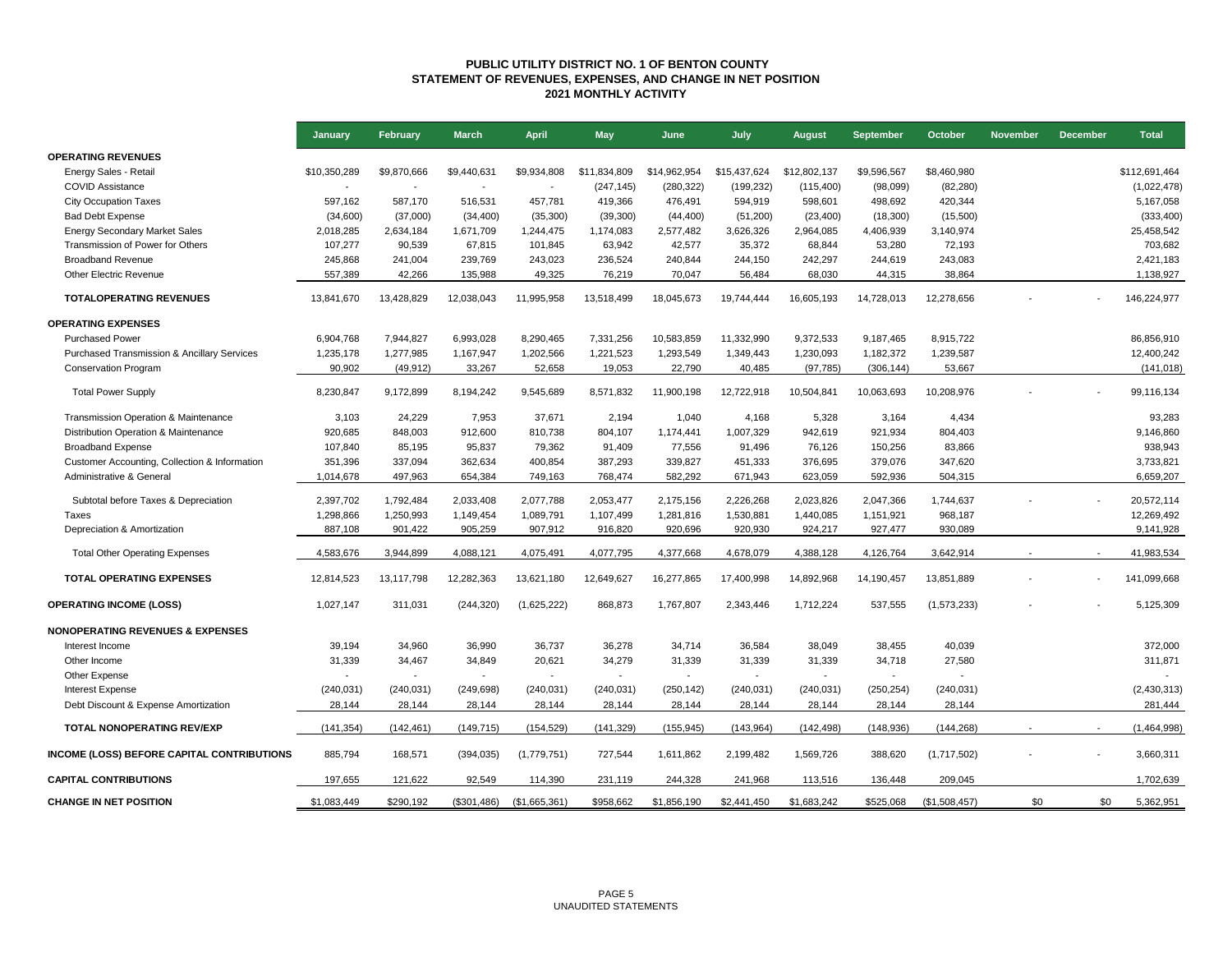### **PUBLIC UTILITY DISTRICT NO. 1 OF BENTON COUNTY COMPARATIVE STATEMENT OF NET POSITION ASSETS AND DEFERRED OUTFLOWS OF RESOURCES**

|                                                           |                 |                 | Increase/(Decrease) |         |
|-----------------------------------------------------------|-----------------|-----------------|---------------------|---------|
| <b>ASSETS</b>                                             | 10/31/2021      | 10/31/2020      | <b>Amount</b>       | Percent |
|                                                           |                 |                 |                     |         |
| <b>CURRENT ASSETS</b>                                     |                 |                 |                     |         |
| Cash & Cash Equivalents                                   |                 |                 |                     |         |
| Unrestricted Cash & Cash Equivalents                      | 45,512,928      | 40,301,643      | \$5,211,285         |         |
| <b>Restricted Construction Account</b>                    |                 | 15,819,132      | (15, 819, 132)      |         |
| Investments                                               |                 |                 |                     |         |
| Designated Debt Service Reserve Fund                      |                 |                 |                     |         |
| Designated Power Market Voltly                            | 8,000,000       | 1,229,169       | 6,770,831           |         |
| Designated Special Capital Rsv                            | 4,498,789       |                 | 4,498,789           |         |
| <b>Designated Customer Deposits</b>                       | 1,900,000       | 1,900,000       |                     |         |
| Accounts Receivable, net                                  | 7,823,151       | 9,898,562       | (2,075,412)         |         |
| <b>BPA Prepay Receivable</b>                              | 600,000         | 600,000         |                     |         |
| <b>Accrued Interest Receivable</b>                        |                 |                 |                     |         |
| Wholesale Power Receivable                                | 2,266,633       | 626,648         | 1,639,985           |         |
| <b>Accrued Unbilled Revenue</b>                           | 3,253,000       | 4,061,000       | (808,000)           |         |
| Inventory Materials & Supplies                            | 6,374,061       | 6,056,947       | 317,114             |         |
| Prepaid Expenses & Option Premiums                        | 343,547         | 360,246         | (16, 699)           |         |
| <b>Total Current Assets</b>                               | 80,572,107      | 80,853,346      | (281, 238)          | 0%      |
| <b>NONCURRENT ASSETS</b>                                  |                 |                 |                     |         |
| <b>Restricted Bond Reserve Fund</b>                       | 108,200         | 108,200         | 0                   |         |
| <b>Other Receivables</b>                                  | 186,062         | 353,101         | (167, 039)          |         |
| <b>Preliminary Surveys</b>                                | 72,703          | 50,509          | 22,194              |         |
| <b>BPA Prepay Receivable</b>                              | 3,550,000       | 4,150,000       | (600,000)           |         |
| <b>Deferred Purchased Power Costs</b>                     | 4,145,373       | 5,425,314       | (1, 279, 941)       |         |
|                                                           | 8,062,337       | 10,087,123      | (1,424,786)         | -20%    |
| <b>Utility Plant</b>                                      |                 |                 |                     |         |
| Land and Intangible Plant                                 | 4,286,070       | 3,948,210       | 337,860             |         |
| <b>Electric Plant in Service</b>                          | 365,589,791     | 347,119,520     | 18,470,272          |         |
| <b>Construction Work in Progress</b>                      | 5,571,365       | 9,513,434       | (3,942,069)         |         |
| <b>Accumulated Depreciation</b>                           | (221, 152, 563) | (213, 670, 275) | (7, 482, 288)       |         |
| <b>Net Utility Plant</b>                                  | 154,294,663     | 146,910,889     | 7,383,775           | 5%      |
| <b>Total Noncurrent Assets</b>                            | 162,357,000     | 156,998,011     | 5,358,989           | 3%      |
| <b>Total Assets</b>                                       | 242,929,108     | 237,851,357     | 5,077,751           | 2%      |
| DEFERRED OUTFLOWS OF RESOURCES                            |                 |                 |                     |         |
| Unamortized Loss on Defeased Debt                         | 21,055          | 158,317         | (137, 261)          |         |
| <b>Pension Deferred Outflow</b>                           | 1,541,887       | 1,300,658       | 241,229             |         |
| Accumulated Decrease in Fair Value of Hedging Derivatives | 255.584         | 647,460         | (391, 876)          |         |
| <b>Total Deferred Outflows of Resources</b>               | 1,818,526       | 2,106,435       | (287,908)           |         |
|                                                           |                 |                 |                     |         |
| TOTAL ASSETS & DEFERRED OUTFLOWS OF RESOURCES             | 244,747,634     | 239,957,792     | 4,789,843           | 2%      |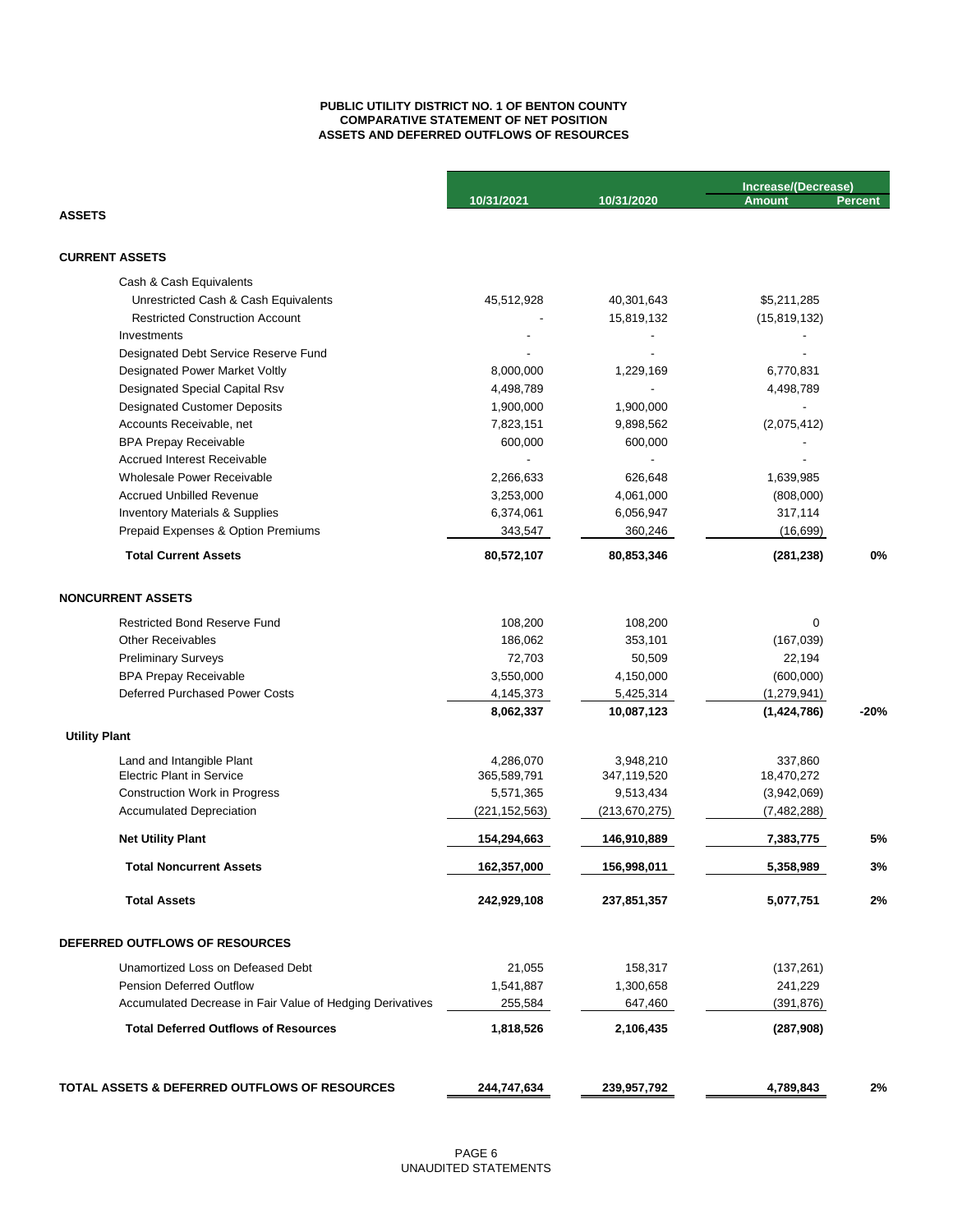### **LIABILITIES AND DEFERRED INFLOWS OF RESOURCES PUBLIC UTILITY DISTRICT NO. 1 OF BENTON COUNTY COMPARATIVE STATEMENT OF NET POSITION**

|                                                           |             |              | Increase/(Decrease) |         |
|-----------------------------------------------------------|-------------|--------------|---------------------|---------|
| <b>LIABILITIES</b>                                        | 10/31/2021  | 10/30/2020   | <b>Amount</b>       | Percent |
|                                                           |             |              |                     |         |
| <b>CURRENT LIABILITIES</b>                                |             |              |                     |         |
| <b>Warrants Outstanding</b>                               |             |              | \$0                 |         |
| <b>Accounts Payable</b>                                   | 11,262,081  | 8,558,359    | 2,703,722           |         |
| <b>Customer Deposits</b>                                  | 1,691,648   | 1,929,531    | (237, 883)          |         |
| <b>Accrued Taxes Payable</b>                              | 2,695,591   | 2,771,499    | (75,908)            |         |
| <b>Other Current &amp; Accrued Liabilities</b>            | 3,288,264   | 3,288,283    | (19)                |         |
| <b>Accrued Interest Payable</b>                           |             |              |                     |         |
| Revenue Bonds, Current Portion                            | 3,195,000   |              | 3,195,000           |         |
| <b>Total Current Liabilities</b>                          | 22,132,583  | 16,547,671   | 5,584,911           | 34%     |
| <b>NONCURRENT LIABILITIES</b>                             |             |              |                     |         |
| 2010 Bond Issue                                           | 15,700,000  | 17,345,000   | (1,645,000)         |         |
| 2011 Bond Issue                                           |             |              |                     |         |
| 2016 Bond Issue                                           | 22,470,000  | 22,470,000   |                     |         |
| 2020 Bond Issue                                           | 18,830,000  | 23,495,000   | (4,665,000)         |         |
| Unamortized Premium & Discount                            | 5,837,251   | 6,304,015    | (466, 764)          |         |
| Pension Liability                                         | 4,944,524   | 5,017,752    | (73, 228)           |         |
| <b>Deferred Revenue</b>                                   | 971,288     | 1,403,967    | (432, 679)          |         |
| <b>BPA Prepay Incentive Credit</b>                        | 1,115,385   | 1,276,641    | (161, 256)          |         |
| <b>Other Liabilities</b>                                  | 700,664     | 1,061,941    | (361, 277)          |         |
|                                                           |             |              |                     |         |
| <b>Total Noncurrent Liabilities</b>                       | 70,569,112  | 78,374,316   | (3, 140, 204)       | $-10%$  |
| <b>Total Liabilities</b>                                  | 92,701,695  | 94,921,988   | 2,444,707           | $-2%$   |
| DEFERRED INFLOWS OF RESOURCES                             |             |              |                     |         |
| Unamortized Gain on Defeased Debt                         |             |              |                     |         |
| Pension Deferred Inflow                                   | 1,742,892   | 3,204,807    | (1,461,915)         |         |
| Accumulated Increase in Fair Value of Hedging Derivatives | 626,305     | 1,327,846    | (701, 541)          |         |
| <b>Total Deferred Inflows of Resources</b>                | 2,369,197   | 4,532,653    | (2, 163, 456)       | -48%    |
|                                                           |             |              |                     |         |
| <b>NET POSITION</b>                                       |             |              |                     |         |
| Net Investment in Capital Assets                          | 88,283,468  | 93,274,322   | (4,990,855)         |         |
| <b>Restricted for Debt Service</b>                        | 108,200     | 108,200      | 0                   |         |
| Unrestricted                                              | 61,285,074  | 47,120,629   | 14,164,446          |         |
| <b>Total Net Position</b>                                 | 149,676,742 | 140,503,151  | 9,173,591           | 7%      |
| TOTAL NET POSITION, LIABILITIES AND                       |             |              |                     |         |
| DEFERRED INFLOWS OF RESOURCES                             | 244,747,634 | 239,957,792  | 4,789,843           | 2%      |
| <b>CURRENT RATIO:</b>                                     | 3.64:1      | 4.89:1       |                     |         |
| (Current Assets / Current Liabilities)                    |             |              |                     |         |
| <b>WORKING CAPITAL:</b>                                   | 58,439,524  | \$64,305,674 | (\$5,866,150)       | -9%     |
| (Current Assets less Current Liabilities)                 |             |              |                     |         |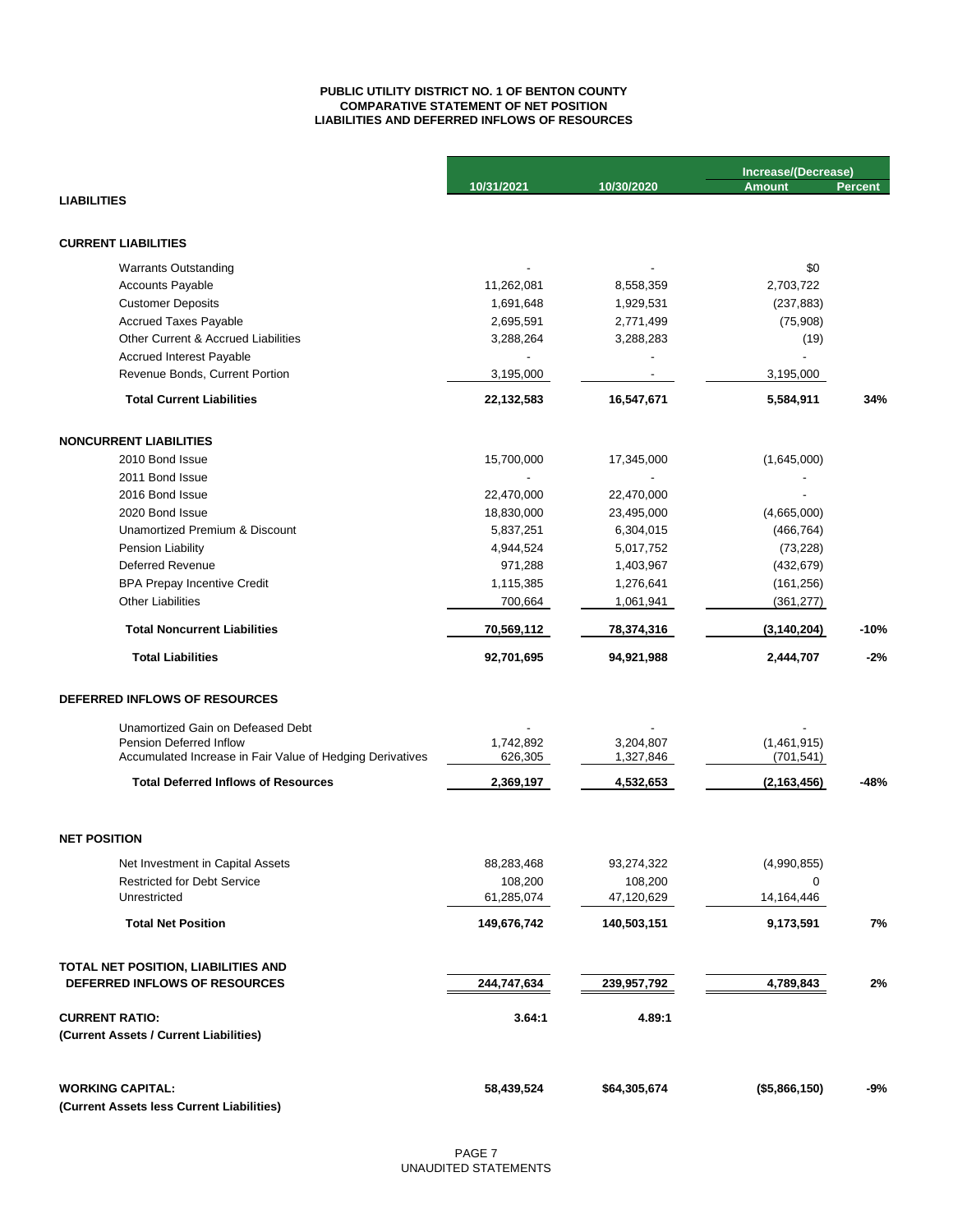#### **PUBLIC UTILITY DISTRICT NO. 1 OF BENTON COUNTY ENERGY STATISTICAL DATA CURRENT MONTH**

|                                                              |                            | 10/31/2021     |                              |                |                 | 10/31/2020                   |                |              |
|--------------------------------------------------------------|----------------------------|----------------|------------------------------|----------------|-----------------|------------------------------|----------------|--------------|
|                                                              |                            |                | <b>AMENDED</b>               |                | <b>PCT</b>      |                              |                | <b>PCT</b>   |
|                                                              | <b>ACTUAL</b>              |                | <b>BUDGET</b>                |                | <b>VAR</b>      | <b>ACTUAL</b>                |                | <b>VAR</b>   |
| <b>ENERGY SALES RETAIL - REVENUE</b>                         |                            |                |                              |                |                 |                              |                |              |
| Residential                                                  | \$3,813,574                |                | \$3,898,198                  |                | $-2%$           | 3,880,246                    |                | $-2%$        |
| <b>Covid Assistance</b><br><b>Small General Service</b>      | (\$82,280)<br>639,709      |                | (386, 562)<br>672,788        |                | $-79%$<br>$-5%$ | 645,200                      |                | n/a<br>$-1%$ |
| <b>Medium General Service</b>                                | 1,121,284                  |                | 1,084,168                    |                | 3%              | 1,094,187                    |                | 2%           |
| Large General Service                                        | 1,471,948                  |                | 1,306,808                    |                | 13%             | 1,312,671                    |                | 12%          |
| Large Industrial                                             | 304,593                    |                | 300,665                      |                | 1%              | 262,567                      |                | 16%          |
| Small Irrigation                                             | 79,423                     |                | 76,189                       |                | 4%              | 85,952                       |                | $-8%$        |
| Large Irrigation                                             | 1,361,218                  |                | 1,264,972                    |                | 8%              | 1,457,249                    |                | $-7%$        |
| <b>Street Lights</b>                                         | 18,273                     |                | 18,322                       |                | 0%              | 18,332                       |                | 0%           |
| <b>Security Lights</b>                                       | 20,298                     |                | 22,380                       |                | $-9%$           | 21,191                       |                | $-4%$        |
| <b>Unmetered Accounts</b>                                    | 17,659                     |                | 17,748                       |                | 0%              | 17,582                       |                | 0%           |
| <b>Billed Revenues Before Taxes &amp; Unbilled Revenue</b>   | \$8,765,699                |                | \$8,275,677                  |                | 6%              | \$8,795,177                  |                | 0%           |
| <b>Unbilled Revenue</b>                                      | (387,000)                  |                | (387,000)                    |                | 0%              | 808,000                      |                | $-148%$      |
| <b>Energy Sales Retail Subtotal</b>                          | \$8,378,699                |                | \$7,888,677                  |                | 6%              | \$9,603,177                  |                | $-13%$       |
| <b>City Occupation Taxes</b>                                 | 420,344                    |                | 515,127                      |                | $-18%$          | 408.450                      |                | 3%           |
| Bad Debt Expense (0.32% of retail sales)                     | (15,500)                   |                | (17,216)                     |                | $-10%$          | (17, 503)                    |                | $-11%$       |
| TOTAL SALES - REVENUE                                        | \$8,783,543                |                | \$8,386,588                  |                | 5%              | \$9,994,124                  |                | $-12%$       |
|                                                              |                            |                |                              |                |                 |                              |                |              |
| <b>ENERGY SALES RETAIL - kWh</b>                             |                            | aMW            |                              | aMW            |                 |                              | aMW            |              |
| Residential                                                  | 40,317,104                 | 54.2           | 41,079,316                   | 55.2           | $-2%$           | 41,425,462                   | 55.7           | $-3%$        |
| <b>Small General Service</b>                                 | 8,128,099                  | 10.9           | 8,565,568                    | 11.5           | $-5%$           | 8,218,166                    | 11.0           | $-1%$        |
| <b>Medium General Service</b>                                | 15,142,110                 | 20.4           | 14,795,869                   | 19.9           | 2%              | 14,937,504                   | 20.1           | 1%           |
| Large General Service                                        | 22,520,280                 | 30.3           | 20,329,311                   | 27.3           | 11%             | 20,110,540                   | 27.0           | 12%          |
| Large Industrial                                             | 5,807,360                  | 7.8            | 5,729,930                    | 7.7            | 1%              | 4,735,640                    | 6.4            | 23%          |
| Small Irrigation                                             | 1.023.232                  | 1.4            | 925,200                      | 1.2            | 11%             | 1.092.510                    | 1.5            | $-6%$        |
| Large Irrigation                                             | 20,802,828                 | 28.0           | 18,578,831                   | 25.0           | 12%             | 22,350,252                   | 30.0           | $-7%$        |
| <b>Street Lights</b>                                         | 211,867                    | 0.3            | 212,053                      | 0.3            | 0%              | 212,255                      | 0.3            | 0%           |
| <b>Security Lights</b>                                       | 68,907                     | 0.1            | 74,348                       | 0.1            | $-7%$           | 76,317                       | 0.1            | $-10%$       |
| <b>Unmetered Accounts</b><br><b>TOTAL kWh BILLED</b>         | 248,973<br>114,270,760     | 0.3<br>153.6   | 249,968                      | 0.3            | 0%<br>3%        | 247,785                      | 0.3            | 0%<br>1%     |
|                                                              |                            |                | 110,540,394                  | 148.6          |                 | 113,406,431                  | 152.4          |              |
|                                                              |                            |                |                              |                |                 |                              |                |              |
| <b>NET POWER COST</b><br><b>BPA Power Costs</b>              |                            |                |                              |                |                 |                              |                |              |
| Slice                                                        | \$2,733,675                |                | \$2,733,675                  |                | 0%              | \$2,709,238                  |                | 1%           |
| <b>Block</b>                                                 | 2,124,812                  |                | 2,124,787                    |                | 0%              | 2,407,044                    |                | $-12%$       |
| Subtotal                                                     | 4,858,487                  |                | 4,858,461                    |                | 0%              | 5,116,282                    |                | $-5%$        |
| <b>Other Power Purchases</b>                                 | 1,563,702                  |                | 1,044,538                    |                | 50%             | 738,300                      |                | 112%         |
| Frederickson                                                 | 2,493,532                  |                | 2,213,618                    |                | 13%             | 952,843                      |                | 162%         |
| Transmission                                                 | 1,015,644                  |                | 989,419                      |                | 3%              | 936,799                      |                | 8%           |
| Ancillary                                                    | 223,943                    |                | 238,455                      |                | $-6%$           | 247,854                      |                | $-10%$       |
| <b>Conservation Program</b>                                  | 53,667                     |                | 27,168                       |                | 98%             | (34, 136)                    |                | >200%        |
| <b>Gross Power Costs</b>                                     | 10,208,975                 |                | 9,371,660                    |                | 9%              | 7,957,942                    |                | 28%          |
| Less Secondary Market Sales-Energy                           | (2,600,907)                |                | (2,389,905)                  |                | 9%              | (764, 231)                   |                | >200%        |
| Less Secondary Market Sales-Gas                              | (540,067)                  |                | (150,660)                    |                | >200%           | (219, 430)                   |                | 146%         |
| Less Transmission of Power for Others                        | (72, 193)                  |                | (75,000)                     |                | $-4%$           | (156, 770)                   |                | $-54%$       |
| <b>NET POWER COSTS</b>                                       | \$6,995,808                |                | \$6,756,095                  |                | 4%              | 6,817,511                    |                | 3%           |
|                                                              |                            |                |                              |                |                 |                              |                |              |
| <b>NET POWER - kWh</b>                                       |                            |                |                              |                |                 |                              |                |              |
| <b>BPA Power</b>                                             |                            | aMW            |                              | aMW            |                 |                              | aMW            |              |
| Slice                                                        | 55,685,000                 | 74.8           | 63,160,347                   | 84.9           | $-12%$          | 67,372,000                   | 90.6           | $-17%$       |
| <b>Block</b>                                                 | 56,343,000                 | 75.7           | 56,342,634                   | 75.7           | 0%              | 59,519,000                   | 80.0           | $-5%$        |
| Subtotal                                                     | 112,028,000                | 150.6          | 119,502,981                  | 160.6          | $-6%$           | 126,891,000                  | 170.6          | $-12%$       |
| Other Power Purchases                                        | 12,689,000                 | 17.1           | 13,161,479                   | 17.7           | $-4%$           | 16,693,000                   | 22.4           | $-24%$       |
| Frederickson                                                 | 37.200.000                 | 50.0           | 37.200.000                   | 50.0           | 0%              | 9.600.000                    | 12.9           | >200%        |
| Gross Power kWh                                              | 161,917,000                | 217.6          | 169,864,461                  | 228.3          | $-5%$           | 153,184,000                  | 205.9          | 6%           |
| Less Secondary Market Sales                                  | (39,470,000)               | (53.1)         | (46, 726, 220)               | (62.8)         | $-16%$          | (22, 303, 000)               | (30.0)         | 77%          |
| Less Transmission Losses/Imbalance<br><b>NET POWER - kWh</b> | (4,220,000)<br>118,227,000 | (5.7)<br>158.9 | (2, 133, 941)<br>121,004,300 | (2.9)<br>162.6 | 98%<br>$-2\%$   | (4, 185, 000)<br>126,696,000 | (5.6)<br>170.3 | 1%<br>$-7%$  |
|                                                              |                            |                |                              |                |                 |                              |                |              |
|                                                              |                            |                |                              |                |                 |                              |                |              |
| <b>COST PER MWh: (dollars)</b>                               |                            |                |                              |                |                 |                              |                |              |
| Gross Power Cost (average)                                   | \$63.05                    |                | \$55.17                      |                | 14%             | \$51.95                      |                | 21%          |
| Net Power Cost                                               | \$59.17                    |                | \$55.83                      |                | 6%              | \$53.81                      |                | 10%          |
| <b>BPA Power Cost</b><br><b>Secondary Market Sales</b>       | \$43.37<br>\$65.90         |                | \$40.66<br>\$51.15           |                | 7%<br>29%       | \$40.32<br>\$34.27           |                | 8%           |
|                                                              |                            |                |                              |                |                 |                              |                | 92%          |
| <b>ACTIVE SERVICE LOCATIONS:</b>                             |                            |                |                              |                |                 |                              |                |              |
| Residential                                                  | 46,856                     |                |                              |                |                 | 46,252                       |                | 1%           |
| <b>Small General Service</b>                                 | 5,169                      |                |                              |                |                 | 5,156                        |                | 0%           |
| <b>Medium General Service</b>                                | 830                        |                |                              |                |                 | 810                          |                | 2%           |
| Large General Service                                        | 179                        |                |                              |                |                 | 172                          |                | 4%           |
| Large Industrial                                             | 5                          |                |                              |                |                 | 5                            |                | 0%           |
| Small Irrigation                                             | 552                        |                |                              |                |                 | 553                          |                | 0%           |
| Large Irrigation                                             | 437                        |                |                              |                |                 | 436                          |                | 0%           |
| <b>Street Lights</b>                                         | 9                          |                |                              |                |                 | 9                            |                | 0%           |
| <b>Security Lights</b>                                       | 1,842                      |                |                              |                |                 | 1,820                        |                | 1%           |
| <b>Unmetered Accounts</b>                                    | 382                        |                |                              |                |                 | 379                          |                | 1%           |
| <b>TOTAL</b>                                                 | 56,261                     |                |                              |                |                 | 55,592                       |                | 1%           |
|                                                              |                            |                |                              |                |                 |                              |                |              |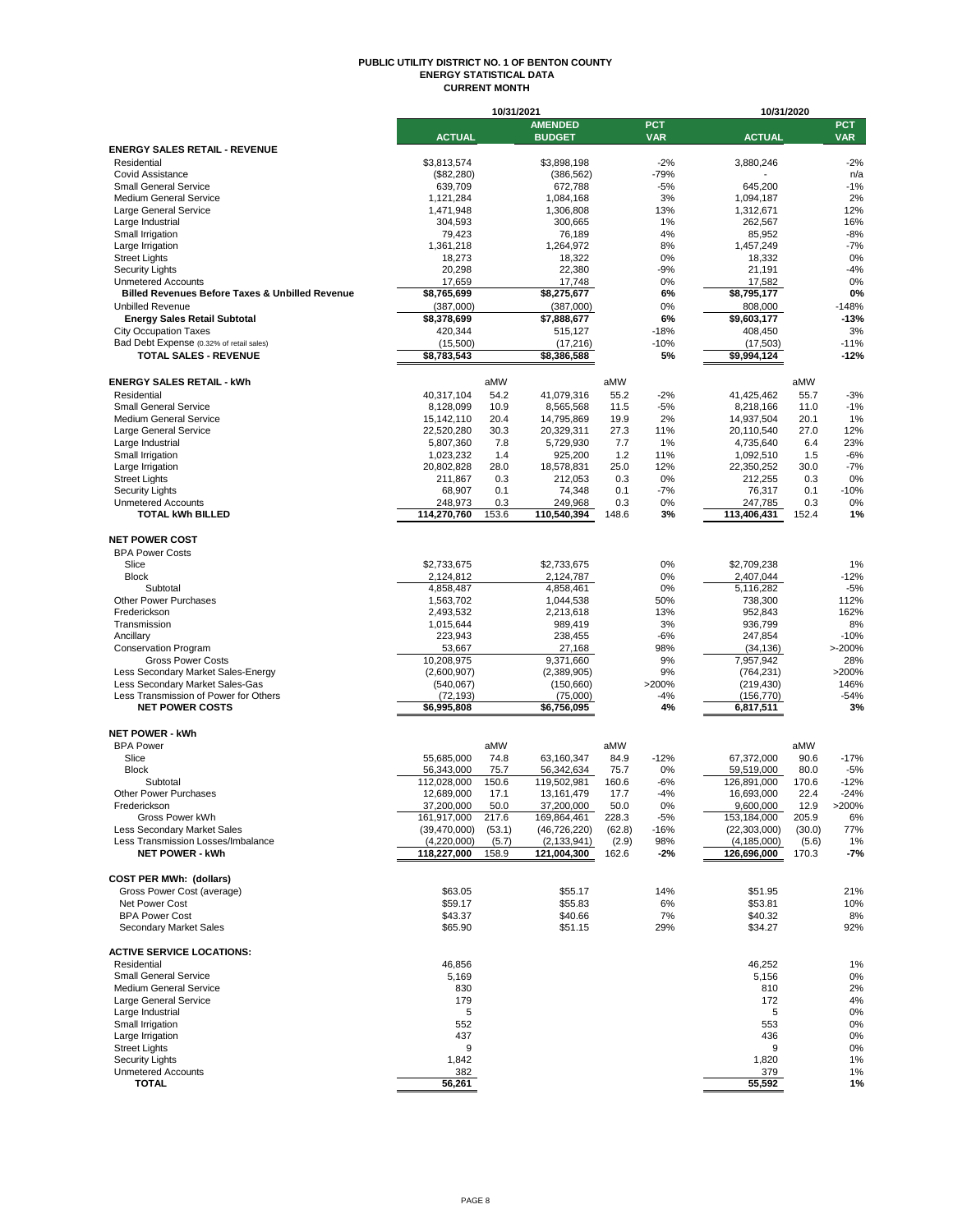#### **PUBLIC UTILITY DISTRICT NO. 1 OF BENTON COUNTY ENERGY STATISTICAL DATA YEAR TO DATE**

|                                                              |                            | 10/31/2021   |                                 |              |                          | 10/31/2020                 |                |                          |
|--------------------------------------------------------------|----------------------------|--------------|---------------------------------|--------------|--------------------------|----------------------------|----------------|--------------------------|
|                                                              | <b>ACTUAL</b>              |              | <b>AMENDED</b><br><b>BUDGET</b> |              | <b>PCT</b><br><b>VAR</b> | <b>ACTUAL</b>              |                | <b>PCT</b><br><b>VAR</b> |
| <b>ENERGY SALES RETAIL - REVENUE</b>                         |                            |              |                                 |              |                          |                            |                |                          |
| Residential                                                  | 52,458,859                 |              | 52,624,956                      |              | 0%                       | 50,347,875                 |                | 4%                       |
| <b>COVID Assistance</b>                                      | (1,022,478)                |              | (1,326,760)                     |              | $-23%$                   |                            |                | n/a                      |
| <b>Small General Service</b>                                 | 7,588,394                  |              | 7,656,336                       |              | $-1%$                    | 7,190,973                  |                | 6%                       |
| <b>Medium General Service</b>                                | 11,177,032                 |              | 11.152.719                      |              | 0%                       | 10,316,418                 |                | 8%                       |
| Large General Service                                        | 13,149,216                 |              | 12,845,179                      |              | 2%                       | 12,004,350                 |                | 10%                      |
| Large Industrial                                             | 2,915,417                  |              | 2,945,125                       |              | $-1%$<br>$-1%$           | 2.835.053                  |                | 3%<br>1%                 |
| Small Irrigation<br>Large Irrigation                         | 1,113,771<br>25,549,114    |              | 1,121,771<br>25,306,216         |              | 1%                       | 1,101,636<br>24,732,566    |                | 3%                       |
| <b>Street Lights</b>                                         | 170,943                    |              | 171,043                         |              | 0%                       | 183,400                    |                | $-7%$                    |
| <b>Security Lights</b>                                       | 205,020                    |              | 209,180                         |              | $-2%$                    | 213,605                    |                | $-4%$                    |
| <b>Unmetered Accounts</b>                                    | 177,698                    |              | 177,555                         |              | 0%                       | 178,616                    |                | $-1%$                    |
| <b>Billed Revenues Before Taxes &amp; Unbilled Revenue</b>   | \$113,482,986              |              | 112,883,322                     |              | 1%                       | \$109,104,492              |                | 4%                       |
| <b>Unbilled Revenue</b>                                      | (1,814,000)                |              | (1,814,000)                     |              | 0%                       | (958,000)                  |                | 89%                      |
| <b>Energy Sales Retail Subtotal</b>                          | \$111,668,986              |              | 111,069,322                     |              | 1%                       | \$108,146,492              |                | 3%                       |
| <b>City Occupation Taxes</b>                                 | 5,167,057                  |              | 5,328,272                       |              | $-3%$                    | 4,873,487                  |                | 6%                       |
| Bad Debt Expense (0.32% of retail sales)                     | (333, 400)                 |              | (211, 650)                      |              | 58%                      | (200, 203)                 |                | 67%                      |
| <b>TOTAL SALES - REVENUE</b>                                 | \$116,502,643              |              | 116,185,944                     |              | 0%                       | \$112,819,776              |                | 3%                       |
|                                                              |                            |              |                                 |              |                          |                            |                |                          |
| <b>ENERGY SALES RETAIL - kWh</b><br>Residential              |                            | aMW<br>81.9  |                                 | aMW<br>82.2  | 0%                       |                            | aMW<br>78.1    | 5%                       |
| <b>Small General Service</b>                                 | 597,237,579<br>99,072,097  | 13.6         | 599,460,272<br>100,078,975      | 13.7         | $-1%$                    | 569,901,644<br>93,153,381  | 12.8           | 6%                       |
| <b>Medium General Service</b>                                | 153,206,553                | 21.0         | 153,365,794                     | 21.0         | 0%                       | 142,072,680                | 19.5           | 8%                       |
| Large General Service                                        | 200,496,720                | 27.5         | 196,587,194                     | 26.9         | 2%                       | 183,702,240                | 25.2           | 9%                       |
| Large Industrial                                             | 53,800,640                 | 7.4          | 54,697,091                      | 7.5          | $-2%$                    | 52,297,520                 | 7.2            | 3%                       |
| Small Irrigation                                             | 16,515,741                 | 2.3          | 16,579,887                      | 2.3          | 0%                       | 16,097,375                 | 2.2            | 3%                       |
| Large Irrigation                                             | 462,282,742                | 63.4         | 457,787,904                     | 62.7         | 1%                       | 442,348,933                | 60.6           | 5%                       |
| <b>Street Lights</b>                                         | 1,969,308                  | 0.3          | 1,969,732                       | 0.3          | 0%                       | 2,122,803                  | 0.3            | $-7%$                    |
| <b>Security Lights</b>                                       | 710,652                    | 0.1          | 721,282                         | 0.1          | $-1%$                    | 772,999                    | 0.1            | $-8%$                    |
| <b>Unmetered Accounts</b><br><b>TOTAL kWh BILLED</b>         | 2,505,299<br>1,587,797,331 | 0.3<br>217.6 | 2,502,778<br>1,583,750,910      | 0.3<br>217.1 | 0%<br>0%                 | 2,518,200<br>1,504,987,775 | 0.3<br>206.3   | $-1%$<br>6%              |
|                                                              |                            |              |                                 |              |                          |                            |                |                          |
| <b>NET POWER COST</b>                                        |                            |              |                                 |              |                          |                            |                |                          |
| <b>BPA Power Costs</b>                                       |                            |              |                                 |              |                          |                            |                |                          |
| Slice                                                        | \$27,116,817               |              | \$27,116,817                    |              | 0%                       | \$27,454,969               |                | $-1%$                    |
| <b>Block</b>                                                 | 23,025,354                 |              | 23,025,331                      |              | 0%                       | 23,195,357                 |                | $-1%$                    |
| Subtotal                                                     | \$50,142,171               |              | \$50,142,148                    |              | 0%                       | \$50,650,326               |                | $-1%$                    |
| <b>Other Power Purchases</b>                                 | 22,142,790                 |              | 21,415,531                      |              | 3%                       | 9,484,539                  |                | 133%                     |
| Frederickson                                                 | 14,571,949                 |              | 12,881,568                      |              | 13%                      | 11,158,008                 |                | 31%                      |
| Transmission<br>Ancillary                                    | 10,143,426<br>2,256,815    |              | 10,106,889<br>2,354,631         |              | 0%<br>$-4%$              | 9,936,743<br>2,429,279     |                | 2%<br>$-7%$              |
| <b>Conservation Program</b>                                  | (141, 019)                 |              | 286,996                         |              | $-149%$                  | 390,140                    |                | $-136%$                  |
| <b>Gross Power Costs</b>                                     | \$99,116,132               |              | \$97,187,762                    |              | 2%                       | \$84,049,035               |                | 18%                      |
| Less Secondary Market Sales-Energy                           | (22,046,639)               |              | (21, 341, 001)                  |              | 3%                       | (11, 255, 273)             |                | 96%                      |
| Less Secondary Market Sales-Gas                              | (3,411,903)                |              | (1,870,603)                     |              | 82%                      | (1,238,802)                |                | 175%                     |
| Less Transmission of Power for Others                        | (703, 682)                 |              | (734, 366)                      |              | $-4%$                    | (1, 118, 463)              |                | $-37%$                   |
| <b>NET POWER COSTS</b>                                       | \$72,953,908               |              | \$73,241,793                    |              | 0%                       | \$70,436,497               |                | 4%                       |
|                                                              |                            |              |                                 |              |                          |                            |                |                          |
| <b>NET POWER - kWh</b>                                       |                            |              |                                 |              |                          |                            |                |                          |
| <b>BPA Power</b><br>Slice                                    | 754,303,000                | aMW<br>103.4 | 774,724,896                     | aMW<br>106.2 | $-3%$                    | 880,136,000                | aMW<br>120.6   | $-14%$                   |
| <b>Block</b>                                                 | 775,153,000                | 106.2        | 775,151,937                     | 106.2        | 0%                       | 774,713,000                | 106.2          | 0%                       |
| Subtotal                                                     | 1,529,456,000              | 209.6        | 1,549,876,833                   | 212.4        | $-1%$                    | 1,654,849,000              | 226.8          | $-8%$                    |
| Other Power Purchases                                        | 223,591,000                | 30.6         | 391,271,823                     | 53.6         | $-43%$                   | 174,051,000                | 23.9           | 28%                      |
| Frederickson                                                 | 212.214.000                | 29.1         | 266.626.000                     | 36.5         | $-20%$                   | 167.669.000                | 23.0           | 27%                      |
| Gross Power kWh                                              | 1,965,261,000              | 269.4        | 2,207,774,655                   | 302.6        | $-11%$                   | 1,996,569,000              | 273.7          | $-2%$                    |
| Less Secondary Market Sales                                  | (307, 033, 000)            | (42.1)       | (634, 340, 260)                 | (86.9)       | -52%                     | (426,068,000)              | (58.4)         | -28%                     |
| Less Transmission Losses/Imbalance<br><b>NET POWER - kWh</b> | (42,536,000)               | (5.8)        | (23, 110, 485)                  | (3.2)        | 84%<br>4%                | (33,969,000)               | (4.7)<br>210.6 | 25%<br>5%                |
|                                                              | 1,615,692,000              | 221.4        | 1,550,323,911                   | 212.5        |                          | 1,536,532,000              |                |                          |
| <b>COST PER MWh: (dollars)</b>                               |                            |              |                                 |              |                          |                            |                |                          |
| Gross Power Cost (average)                                   | \$50.43                    |              | \$44.02                         |              | 15%                      | \$42.10                    |                | 20%                      |
| Net Power Cost                                               | \$45.15                    |              | \$47.24                         |              | $-4%$                    | \$45.84                    |                | $-2%$                    |
| <b>BPA Power Cost</b>                                        | \$32.78                    |              | \$32.35                         |              | 1%                       | \$30.61                    |                | 7%                       |
| Secondary Market Sales                                       | \$71.81                    |              | \$33.64                         |              | 113%                     | \$26.42                    |                | 172%                     |
|                                                              |                            |              |                                 |              |                          |                            |                |                          |
| <b>AVERAGE ACTIVE SERVICE LOCATIONS:</b>                     |                            |              |                                 |              |                          |                            |                |                          |
| Residential                                                  | 46,646                     |              |                                 |              |                          | 45,962                     |                | 1%                       |
| <b>Small General Service</b>                                 | 5,173                      |              |                                 |              |                          | 5,129                      |                | 1%                       |
| <b>Medium General Service</b><br>Large General Service       | 820                        |              |                                 |              |                          | 805                        |                | 2%                       |
| Large Industrial                                             | 176<br>5                   |              |                                 |              |                          | 168<br>5                   |                | 5%<br>0%                 |
| Small Irrigation                                             | 552                        |              |                                 |              |                          | 549                        |                | 0%                       |
| Large Irrigation                                             | 437                        |              |                                 |              |                          | 436                        |                | 0%                       |
| <b>Street Lights</b>                                         | 9                          |              |                                 |              |                          | 9                          |                | 0%                       |
| <b>Security Lights</b>                                       | 1,833                      |              |                                 |              |                          | 1,831                      |                | 0%                       |
| <b>Unmetered Accounts</b>                                    | 382                        |              |                                 |              |                          | 378                        |                | 1%                       |
| <b>TOTAL</b>                                                 | 56,033                     |              |                                 |              |                          | 55,273                     |                | 1%                       |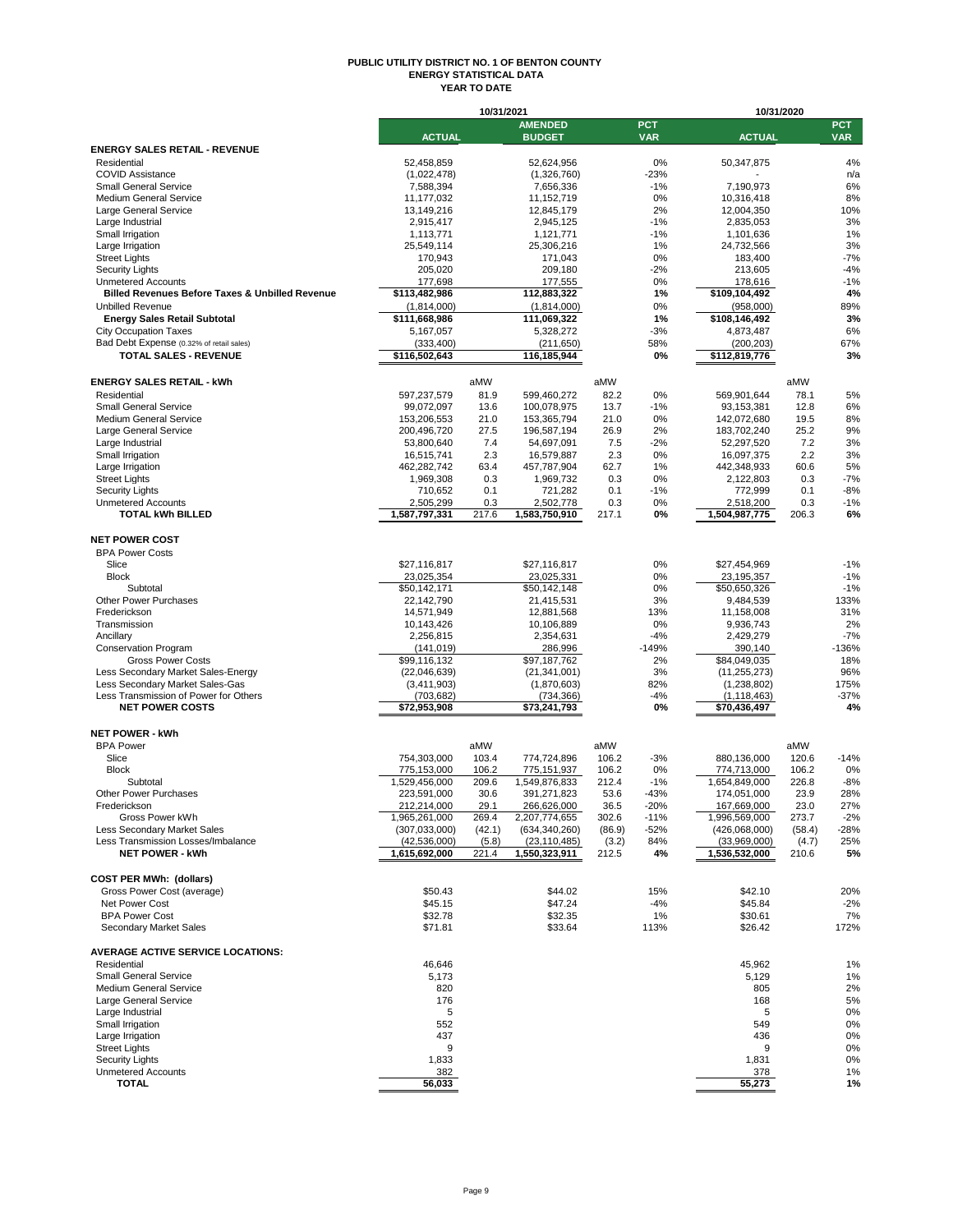#### **PUBLIC UTILITY DISTRICT NO. 1 OF BENTON COUNTY KWH SALES MONTHLY ACTIVITY**

|                                      | January                   | February                 | March                    | April                    | May                      | June                     | July                     | August                   | September                | October                  | November                 | December                 | <b>Total</b>               |
|--------------------------------------|---------------------------|--------------------------|--------------------------|--------------------------|--------------------------|--------------------------|--------------------------|--------------------------|--------------------------|--------------------------|--------------------------|--------------------------|----------------------------|
|                                      |                           |                          |                          |                          |                          |                          |                          |                          |                          |                          |                          |                          |                            |
| Residential                          |                           |                          |                          |                          |                          |                          |                          |                          |                          |                          |                          |                          |                            |
| 2017<br>2018                         | 114,089,923<br>90,521,667 | 97,473,618<br>69,963,306 | 72,629,078<br>64,197,600 | 50,897,608<br>51,994,462 | 40,454,502<br>41,172,298 | 45,014,248<br>46,005,694 | 55,425,631<br>52,401,791 | 62,752,408<br>63,971,768 | 53,038,585<br>48,545,386 | 40,359,813<br>39,430,056 | 54,793,496<br>53,123,365 | 72,704,997<br>75,779,715 | 759,633,907<br>697,107,108 |
| 2019                                 | 80,765,201                | 92,696,529               | 91,330,363               | 53,956,825               | 39,558,052               | 46,696,925               | 50,087,721               | 59,216,433               | 53,144,737               | 42,313,189               | 61,894,953               | 79,446,307               | 751,107,235                |
| 2020                                 | 80,434,695                | 74,289,190               | 59,722,751               | 54,472,823               | 40,553,069               | 45,225,460               | 52,943,517               | 65,031,269               | 55,803,408               | 41,425,462               | 57,582,525               | 76,923,777               | 704,407,946                |
| 2021                                 | 82,285,898                | 82,713,313               | 65,673,818               | 50,903,866               | 41,225,048               | 48,647,978               | 68,074,713               | 66,796,886               | 50,598,955               | 40,317,104               |                          |                          | 597,237,579                |
|                                      |                           |                          |                          |                          |                          |                          |                          |                          |                          |                          |                          |                          |                            |
| <b>Small General Service</b><br>2017 | 13,896,042                | 12,326,759               | 11,375,219               | 8,459,581                | 8,910,557                | 10,148,595               | 11,421,880               | 12,037,978               | 11,357,363               | 9,027,734                | 9,272,759                | 10,819,539               | 129,054,006                |
| 2018                                 | 12,129,652                | 10,600,544               | 9,492,590                | 9,262,432                | 9,403,579                | 10,408,132               | 11,068,455               | 12,734,593               | 10,912,920               | 8,908,327                | 9,191,224                | 10,751,929               | 124,864,377                |
| 2019                                 | 11,410,702                | 12,539,989               | 11,753,417               | 9,331,425                | 9,040,084                | 10,312,727               | 10,626,410               | 11,945,486               | 11,300,764               | 9,068,416                | 10,080,963               | 11,425,662               | 128,836,045                |
| 2020                                 | 11,083,802                | 10,630,134               | 9,016,176                | 8,078,038                | 7,312,984                | 8,318,799                | 9,247,222                | 11,065,143               | 10,182,917               | 8,218,166                | 8,622,295                | 9,969,985                | 111,745,661                |
| 2021                                 | 10,595,300                | 10,525,346               | 9,111,951                | 8,584,646                | 8,561,544                | 9,771,019                | 11,789,903               | 11,912,838               | 10,091,451               | 8,128,099                |                          |                          | 99,072,097                 |
|                                      |                           |                          |                          |                          |                          |                          |                          |                          |                          |                          |                          |                          |                            |
| <b>Medium General Service</b>        |                           |                          |                          |                          |                          |                          |                          |                          |                          |                          |                          |                          |                            |
| 2017                                 | 17,170,328                | 15,406,899               | 15,083,130               | 13,953,993               | 14,157,015               | 15,250,364               | 15,663,861               | 17,906,763               | 16,509,954               | 14,751,484               | 15,037,120               | 15,264,344               | 186, 155, 255              |
| 2018                                 | 16,103,016                | 14,412,773               | 13,220,177               | 13,836,653               | 14,453,218               | 15,432,469               | 16,006,913               | 17,702,795               | 16,075,867               | 15,031,084               | 15,499,978               | 15,349,864               | 183,124,807                |
| 2019                                 | 15,483,483                | 15,984,846               | 15,084,933               | 14,008,848               | 14,001,025               | 15,589,947               | 15,234,640               | 16,761,798               | 16,480,805               | 15,077,499               | 15,651,915               | 15,437,396               | 184,797,135                |
| 2020                                 | 15,780,240                | 15,265,195               | 13,490,686               | 12,528,060               | 12,094,103               | 12,995,528               | 14,156,568               | 15,928,661               | 14,896,135               | 14,937,504               | 14,958,267               | 15,541,331               | 172,572,278                |
| 2021                                 | 15,576,249                | 15,107,309               | 13,988,033               | 13,879,563               | 14,205,273               | 15,344,888               | 17,203,177               | 17,188,085               | 15,571,866               | 15,142,110               |                          |                          | 153,206,553                |
| <b>Large General Service</b>         |                           |                          |                          |                          |                          |                          |                          |                          |                          |                          |                          |                          |                            |
| 2017                                 | 18,624,018                | 17,299,889               | 18,510,883               | 17,691,033               | 18,241,931               | 18,951,191               | 20,511,714               | 21,497,993               | 20,970,960               | 20,501,084               | 19,370,204               | 18,503,509               | 230,674,409                |
| 2018                                 | 19,110,860                | 18,344,671               | 17,025,842               | 18,279,971               | 19,678,682               | 19,988,535               | 20,624,407               | 23,332,316               | 21,583,396               | 21,498,126               | 20,269,121               | 18,870,090               | 238,606,017                |
| 2019                                 | 18,581,986                | 17,721,024               | 17,041,004               | 17,834,713               | 17,972,240               | 19,710,360               | 20,089,880               | 22,490,040               | 21,740,520               | 20,373,620               | 19,184,900               | 18,707,340               | 231,447,627                |
| 2020                                 | 19,088,440                | 19,196,040               | 17,613,400               | 17,127,860               | 15,836,480               | 16,705,280               | 17,399,280               | 20,403,280               | 20,221,640               | 20,110,540               | 17,873,400               | 17,737,760               | 219,313,400                |
| 2021                                 | 18,349,620                | 17,205,580               | 17,486,680               | 18,397,120               | 18,552,360               | 19,717,740               | 21,637,600               | 23,854,800               | 22,774,940               | 22,520,280               |                          |                          | 200,496,720                |
| Large Industrial                     |                           |                          |                          |                          |                          |                          |                          |                          |                          |                          |                          |                          |                            |
| 2017                                 | 5,118,880                 | 5,319,830                | 5,953,160                | 5,959,920                | 4,342,280                | 5,566,080                | 5,565,400                | 6,072,640                | 5,753,440                | 5,962,760                | 5,314,800                | 6,154,920                | 67,084,110                 |
| 2018                                 | 5,995,840                 | 5,158,240                | 5,695,840                | 5,195,640                | 4,157,840                | 5,739,040                | 5,964,840                | 5,536,080                | 5,353,960                | 5,976,320                | 5,498,280                | 5,724,800                | 65,996,720                 |
| 2019                                 | 5,349,440                 | 5,300,040                | 5,994,520                | 5,381,800                | 5,244,640                | 5,136,200                | 3,461,920                | 5,909,720                | 5,492,600                | 5,818,520                | 5,555,880                | 5,672,800                | 64,318,080                 |
| 2020                                 | 5,851,280                 | 5,189,240                | 5,408,680                | 5,109,720                | 5,197,080                | 5,092,840                | 5,809,480                | 5,820,680                | 4,082,880                | 4,735,640                | 5,555,760                | 5,772,000                | 63,625,280                 |
| 2021                                 | 5,847,600                 | 5,077,960                | 5,585,080                | 5,429,320                | 5,669,040                | 5,578,680                | 5,773,120                | 4,649,960                | 4,382,520                | 5,807,360                |                          |                          | 53,800,640                 |
| <b>Small Irrigation</b>              |                           |                          |                          |                          |                          |                          |                          |                          |                          |                          |                          |                          |                            |
| 2017                                 | (4)                       |                          | 277,710                  | 434,783                  | 1,701,606                | 2,505,109                | 3,147,673                | 2,781,753                | 1,809,769                | 928,403                  | 123,750                  | 4                        | 13,710,556                 |
| 2018                                 | 50,526                    | 32,983                   | 143,892                  | 846,581                  | 2,185,730                | 2,676,895                | 3,295,476                | 2,916,373                | 2,133,836                | 858,769                  | 124,127                  | 43,802                   | 15,308,990                 |
| 2019                                 | 64,108                    | 48,733                   | 62,383                   | 501,057                  | 1,949,657                | 2,495,059                | 2,651,102                | 2,629,921                | 1,791,518                | 852,470                  | 99,643                   | 46,345                   | 13,191,996                 |
| 2020                                 | 60,118                    | 63,966                   | 377,142                  | 1,530,700                | 1,963,526                | 2,497,637                | 3,196,238                | 3,178,318                | 2,137,220                | 1,092,510                | 157,409                  | 53,694                   | 16,308,478                 |
| 2021                                 | 68,260                    | 64,675                   | 213,370                  | 1,388,556                | 2,436,258                | 2,988,326                | 3,479,006                | 2,991,620                | 1,862,438                | 1,023,232                |                          |                          | 16,515,741                 |
| <b>Large Irrigation</b>              |                           |                          |                          |                          |                          |                          |                          |                          |                          |                          |                          |                          |                            |
| 2017                                 | 200,892                   | 229,629                  | 1,485,633                | 17,886,279               | 54,086,389               | 93,753,828               | 103,188,520              | 70,975,001               | 29,243,746               | 18,136,316               | 2,582,791                | 281,800                  | 392,050,824                |
| 2018                                 | 233,165                   | 494,143                  | 10,909,657               | 22,783,855               | 64,616,180               | 86,922,059               | 102,195,462              | 68,988,554               | 32,455,614               | 16,382,998               | 3,048,545                | 268,713                  | 409,298,945                |
| 2019                                 | 292,485                   | 218,680                  | 1,056,282                | 19,869,269               | 55,855,505               | 94,826,910               | 90,606,935               | 71,725,112               | 30,406,137               | 18,346,036               | 2,489,215                | 286,210                  | 385,978,776                |
| 2020                                 | 272,045                   | 768,662                  | 15,567,631               | 40,514,804               | 56,465,954               | 83,576,924               | 100,993,458              | 84,398,542               | 37,440,661               | 22,350,252               | 2,354,547                | 254,642                  | 444,958,122                |
| 2021                                 | 212,977                   | 414,168                  | 13,044,728               | 42,889,378               | 77,782,587               | 101,601,693              | 105,036,116              | 65,857,503               | 34,640,764               | 20,802,828               |                          |                          | 462,282,742                |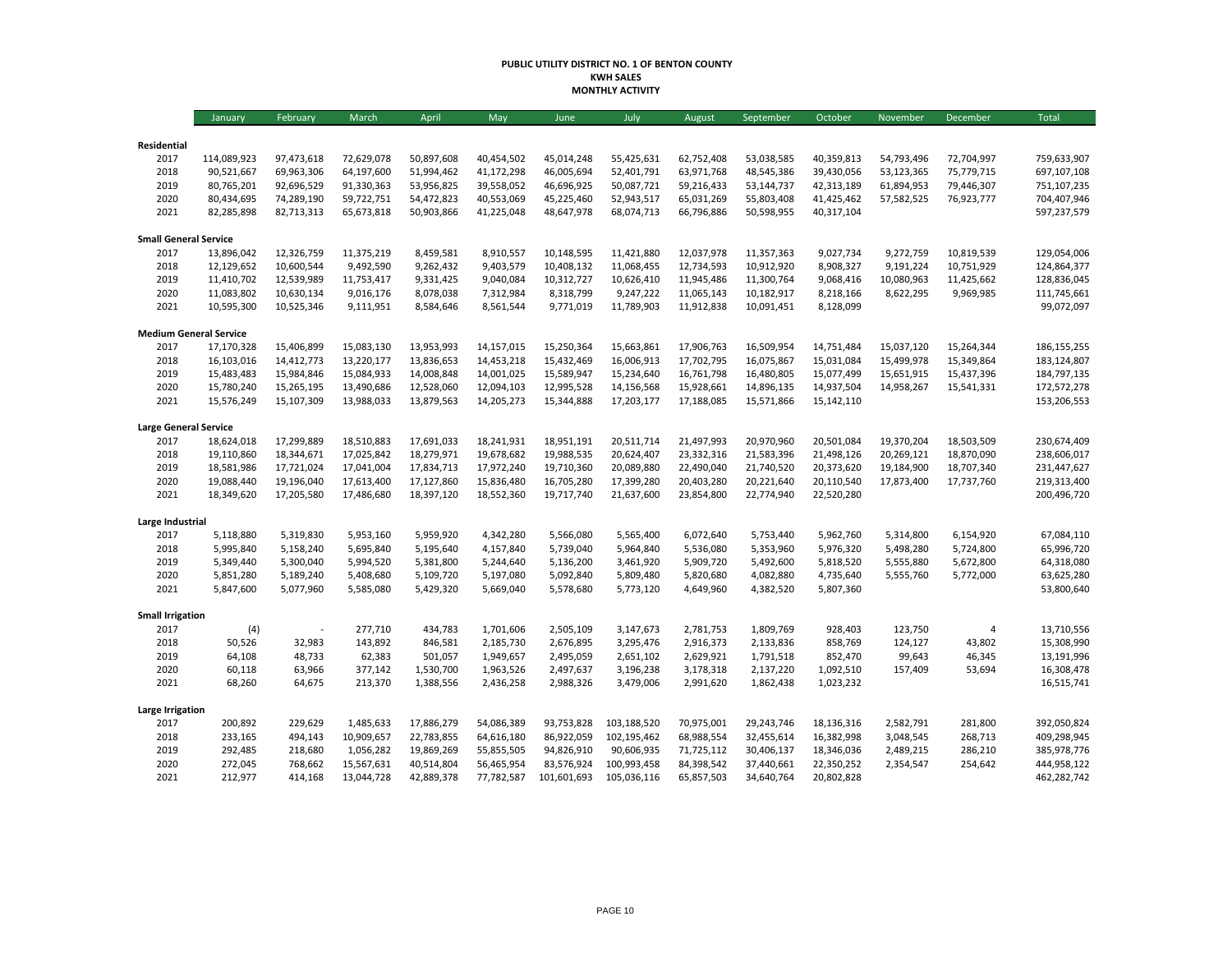#### **PUBLIC UTILITY DISTRICT NO. 1 OF BENTON COUNTY KWH SALES MONTHLY ACTIVITY**

|                        | January     | February    | March       | April       | May         | June        | July        | August      | September   | October     | November    | December    | Total         |
|------------------------|-------------|-------------|-------------|-------------|-------------|-------------|-------------|-------------|-------------|-------------|-------------|-------------|---------------|
|                        |             |             |             |             |             |             |             |             |             |             |             |             |               |
| <b>Street Lights</b>   |             |             |             |             |             |             |             |             |             |             |             |             |               |
| 2017                   | 211,349     | 211,253     | 211,253     | 211,253     | 211,253     | 211,253     | 211,253     | 211,253     | 211,253     | 211,238     | 211,125     | 211,046     | 2,534,782     |
| 2018                   | 211,046     | 211,337     | 211,343     | 211,310     | 211,310     | 211,310     | 211,310     | 211,634     | 211,650     | 211,640     | 211,640     | 211,751     | 2,537,281     |
| 2019                   | 211,760     | 211,838     | 212,534     | 212,284     | 212,278     | 212,312     | 212,310     | 212,134     | 212,107     | 212,001     | 212,128     | 212,123     | 2,545,809     |
| 2020                   | 212,339     | 212,322     | 212,312     | 212,303     | 212,320     | 212,320     | 212,235     | 212,180     | 212,217     | 212,255     | 212,277     | 212,181     | 2,547,261     |
| 2021                   | 212,181     | 16,848      | 256,651     | 212,085     | 212,079     | 212,201     | 211,766     | 211,772     | 211,858     | 211,867     |             |             | 1,969,308     |
| <b>Security Lights</b> |             |             |             |             |             |             |             |             |             |             |             |             |               |
| 2017                   | 100,963     | 100,920     | 91,650      | 91,545      | 91,424      | 91,134      | 90,782      | 90,860      | 90,850      | 90,827      | 90,504      | 90,659      | 1,112,118     |
| 2018                   | 85,112      | 90,490      | 90,144      | 89,927      | 85,656      | 84,953      | 84,383      | 84,206      | 83,941      | 83,334      | 82,782      | 82,681      | 1,027,609     |
| 2019                   | 82,454      | 81,715      | 81,981      | 81,924      | 81,362      | 81,210      | 81,090      | 80,347      | 80,026      | 79,542      | 79,051      | 78,563      | 969,265       |
| 2020                   | 77,796      | 77,778      | 77,607      | 77,560      | 77,450      | 77,444      | 77,477      | 77,184      | 76,386      | 76,317      | 75,878      | 75,205      | 924,082       |
| 2021                   | 74,619      | 71,765      | 72,618      | 71,387      | 71,078      | 70,585      | 70,405      | 69,807      | 69,481      | 68,907      |             |             | 710,652       |
| Unmetered              |             |             |             |             |             |             |             |             |             |             |             |             |               |
| 2017                   | 253,915     | 253,915     | 253,715     | 253,715     | 253,715     | 253,715     | 253,715     | 253,715     | 253,715     | 253,715     | 253,926     | 252,929     | 3,044,405     |
| 2018                   | 242,804     | 254,823     | 255,332     | 255,332     | 245,684     | 245,684     | 245,684     | 245,745     | 245,945     | 245,945     | 245,945     | 245,945     | 2,974,868     |
| 2019                   | 245,945     | 246,158     | 246,223     | 246,223     | 246,485     | 246,879     | 246,956     | 246,964     | 242,539     | 256,297     | 254,791     | 245,773     | 2,971,233     |
| 2020                   | 259,485     | 252,398     | 237,371     | 257,607     | 248,205     | 244,164     | 259,734     | 253,890     | 257,561     | 247,785     | 245,763     | 259,263     | 3,023,226     |
| 2021                   | 260,674     | 233,232     | 251,861     | 265,537     | 249,196     | 248,907     | 248,973     | 248,973     | 248,973     | 248,973     |             |             | 2,505,299     |
| Total                  |             |             |             |             |             |             |             |             |             |             |             |             |               |
| 2017                   | 169,666,306 | 148,622,712 | 125,871,431 | 115,839,710 | 142,450,672 | 191,745,517 | 215,480,429 | 194,580,364 | 139,239,635 | 110,223,374 | 107,050,475 | 124,283,747 | 1,785,054,372 |
| 2018                   | 144,683,688 | 119,563,310 | 121,242,417 | 122,756,163 | 156,210,177 | 187,714,771 | 212,098,721 | 195,724,064 | 137,602,515 | 108,626,599 | 107,295,007 | 127,329,290 | 1,740,846,722 |
| 2019                   | 132,487,564 | 145,049,552 | 142.863.640 | 121,424,368 | 144,161,328 | 195,308,529 | 193,298,964 | 191,217,955 | 140,891,753 | 112,397,590 | 115,503,439 | 131,558,519 | 1,766,163,201 |
| 2020                   | 133,120,240 | 125,944,925 | 121,723,756 | 139,909,475 | 139,961,171 | 174,946,396 | 204,295,209 | 206,369,147 | 145,311,025 | 113,406,431 | 107,638,121 | 126,799,838 | 1,739,425,734 |
| 2021                   | 133,483,378 | 131,430,196 | 125,684,790 | 142,021,458 | 168,964,463 | 204,182,017 | 233,524,779 | 193,782,244 | 140,453,246 | 114,270,760 |             |             | 1,587,797,331 |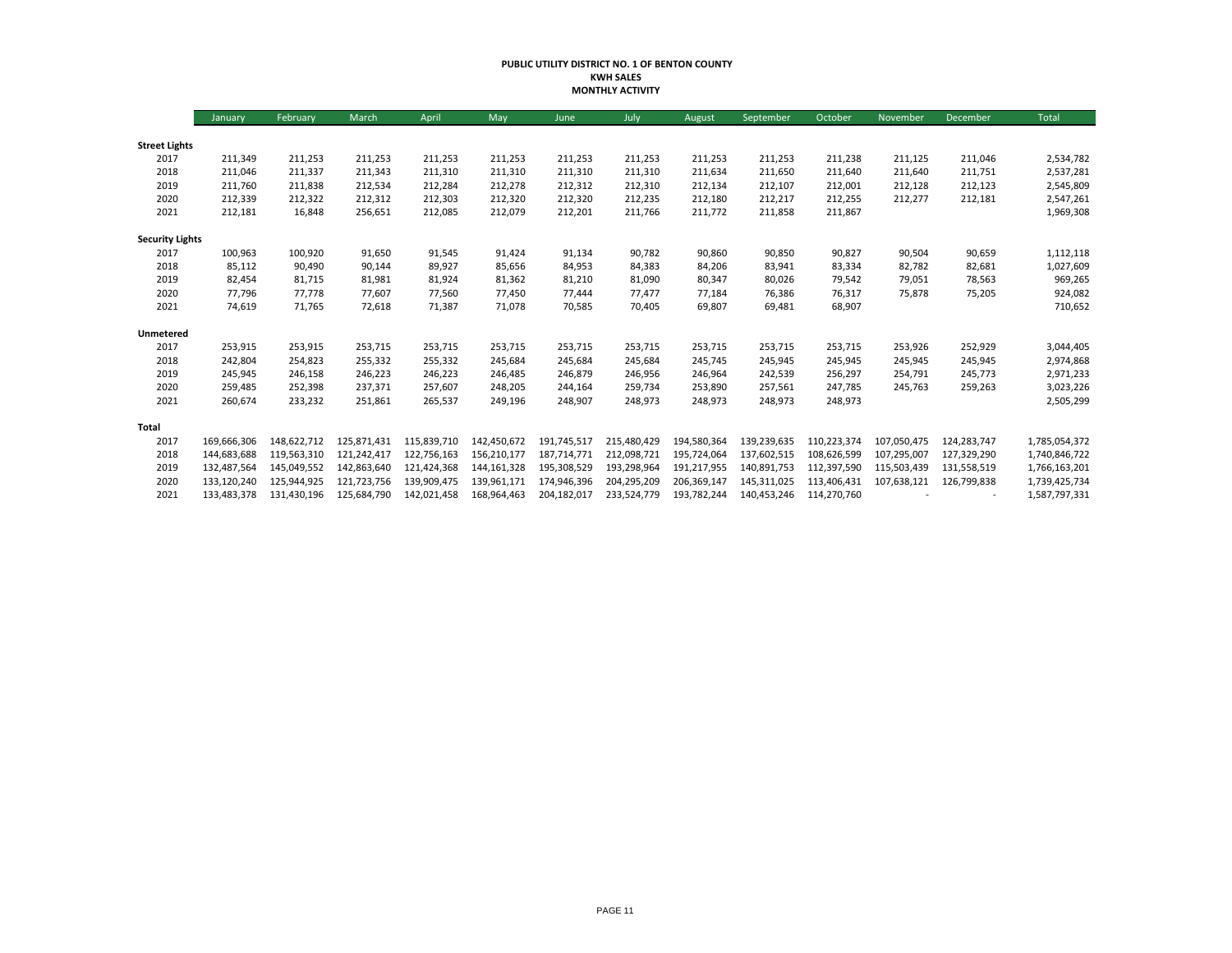### **PUBLIC UTILITY DISTRICT NO. 1 OF BENTON COUNTY CAPITAL ADDITIONS AND RETIREMENTS CURRENT MONTH**

|                                                             | <b>BALANCE</b>           |                  |                      | <b>BALANCE</b>           |
|-------------------------------------------------------------|--------------------------|------------------|----------------------|--------------------------|
|                                                             | 9/30/2021                | <b>ADDITIONS</b> | <b>RETIREMENTS</b>   | 10/31/2021               |
|                                                             |                          |                  |                      |                          |
| <b>INTANGIBLE PLANT:</b><br>Organizations                   | \$28,379                 | \$0              | \$0                  | \$28,379                 |
| Franchises & Consents                                       | 10,022                   |                  |                      | 10,022                   |
| Miscellaneous & Intangible Plant                            | 29,078                   | $\sim$           |                      | 29,078                   |
| <b>TOTAL</b>                                                | \$67,479                 | $\blacksquare$   |                      | 67,479                   |
|                                                             |                          |                  |                      |                          |
| <b>GENERATION PLANT:</b>                                    |                          |                  |                      |                          |
| Land & Land Rights                                          |                          |                  |                      |                          |
| Structures & Improvements<br>Fuel Holders & Accessories     | 1,141,911                |                  |                      | 1,141,911                |
| <b>Other Electric Generation</b>                            | 770,459                  |                  |                      | 770,459                  |
| <b>Accessory Electric Equipment</b>                         |                          |                  |                      |                          |
| Miscellaneous Power Plant Equipment                         |                          |                  |                      |                          |
| <b>TOTAL</b>                                                | 1,912,370                | $\blacksquare$   |                      | 1,912,370                |
|                                                             |                          |                  |                      |                          |
| <b>TRANSMISSION PLANT:</b><br>Land & Land Rights            | 156,400                  |                  |                      | 156,400                  |
| Clearing Land & Right Of Ways                               | 25,544                   |                  |                      | 25,544                   |
| <b>Transmission Station Equipment</b>                       | 832,047                  | 28,364           | (6,646)              | 853,765                  |
| <b>Towers &amp; Fixtures</b>                                | 256,175                  |                  |                      | 256,175                  |
| Poles & Fixtures                                            | 5,147,505                |                  |                      | 5,147,505                |
| <b>Overhead Conductor &amp; Devices</b>                     | 4,165,989                | 35,955           | (18, 223)            | 4,183,721                |
| <b>TOTAL</b>                                                | 10,583,660               | 64,319           | (24, 869)            | 10,623,110               |
|                                                             |                          |                  |                      |                          |
| <b>DISTRIBUTION PLANT:</b>                                  |                          |                  |                      |                          |
| Land & Land Rights                                          | 2,545,161                | 289              |                      | 2,545,450                |
| Structures & Improvements                                   | 295,502                  |                  |                      | 295,502                  |
| <b>Station Equipment</b>                                    | 53,295,521               | 88,392           |                      | 53,383,913               |
| Poles, Towers & Fixtures                                    | 23,885,604               | 77,143           | (15, 135)            | 23,947,612               |
| Overhead Conductor & Devices                                | 15,776,449<br>43,720,193 | 35,208<br>95,413 | (27, 720)<br>(6,931) | 15,783,937               |
| <b>Underground Conduit</b>                                  |                          | 123,897          |                      | 43,808,675               |
| Underground Conductor & Devices<br><b>Line Transformers</b> | 55,996,129<br>35,712,160 | 204,189          | (15,081)             | 56,104,945<br>35,916,349 |
| Services-Overhead                                           | 3,205,938                | 9,463            |                      | 3,215,401                |
| Services-Underground                                        | 22,672,545               | 89,146           |                      | 22,761,691               |
| <b>Meters</b>                                               | 11,208,824               | 23,855           |                      | 11,232,679               |
| Security Lighting                                           | 885,925                  | 3,303            | (1,504)              | 887,724                  |
| <b>Street Lighting</b>                                      | 792,144                  |                  |                      | 792,144                  |
| <b>SCADA System</b>                                         | 3,060,907                | 361,227          |                      | 3,422,134                |
| <b>TOTAL</b>                                                | 273,053,002              | 1,111,525        | (66, 371)            | 274,098,156              |
| <b>GENERAL PLANT:</b>                                       |                          |                  |                      |                          |
| Land & Land Rights                                          | 1,130,759                |                  |                      | 1,130,759                |
| Structures & Improvements                                   | 19,737,568               | 6,503            |                      | 19,744,071               |
| Information Systems & Technology                            | 10,796,776               |                  | (472, 880)           | 10,323,896               |
| <b>Transportation Equipment</b>                             | 9,676,137                |                  |                      | 9,676,137                |
| <b>Stores Equipment</b>                                     | 54,108                   |                  |                      | 54,108                   |
| Tools, Shop & Garage Equipment                              | 537,018                  |                  |                      | 537,018                  |
| Laboratory Equipment                                        | 680,168                  |                  | (55,668)             | 624,500                  |
| <b>Communication Equipment</b>                              | 2,281,397                |                  |                      | 2,281,397                |
| <b>Broadband Equipment</b>                                  | 25,997,886               | 7,353            |                      | 26,005,239               |
| Miscellaneous Equipment                                     | 1,141,835                |                  |                      | 1,141,835                |
| <b>Other Capitalized Costs</b>                              | 11,295,347               |                  |                      | 11,295,347               |
| <b>TOTAL</b>                                                | 83,328,999               | 13,856           | (528, 548)           | 82,814,307               |
| TOTAL ELECTRIC PLANT ACCOUNTS                               | 368,945,510              | 1,189,700        | (619, 788)           | 369,515,422              |
| <b>PLANT HELD FOR FUTURE USE</b>                            | 360,438                  |                  |                      | 360,438                  |
| <b>CONSTRUCTION WORK IN PROGRESS</b>                        | 5,367,572                | 203,793          |                      | 5,571,365                |
| <b>TOTAL CAPITAL</b>                                        | 374,673,520              | 1,393,493        | (619,788)            | \$375,447,225            |
|                                                             |                          |                  |                      |                          |

**\$1,569,854 Budget**

 $\sim$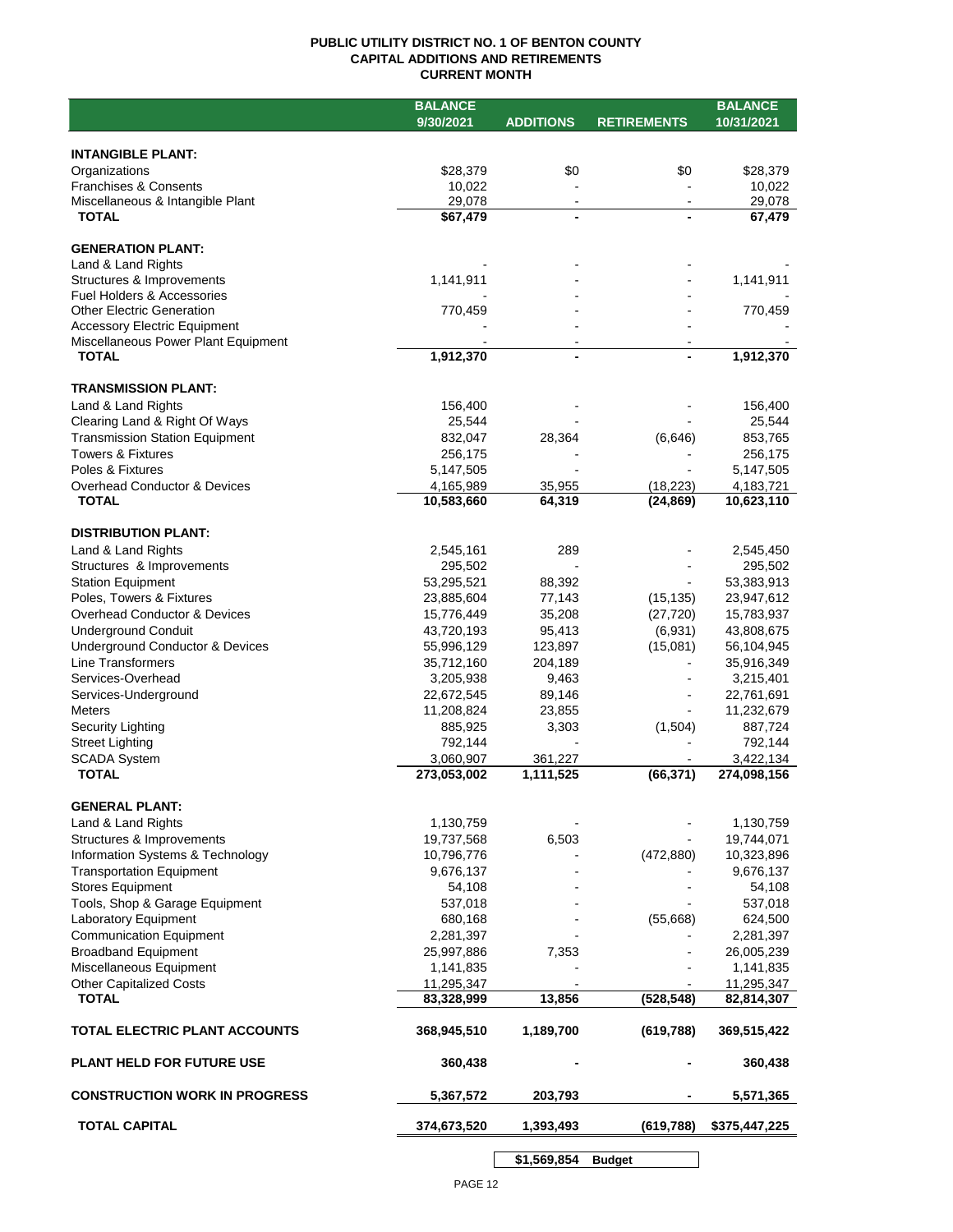### **PUBLIC UTILITY DISTRICT NO. 1 OF BENTON COUNTY CAPITAL ADDITIONS AND RETIREMENTS YEAR TO DATE**

|                                       | <b>BALANCE</b>          |                  |                    | <b>BALANCE</b> |
|---------------------------------------|-------------------------|------------------|--------------------|----------------|
|                                       | 12/31/2019              | <b>ADDITIONS</b> | <b>RETIREMENTS</b> | 10/31/2021     |
|                                       |                         |                  |                    |                |
| <b>INTANGIBLE PLANT:</b>              |                         |                  |                    |                |
| Organizations                         | \$28,379                | \$0              | \$0                | \$28,379       |
| <b>Franchises &amp; Consents</b>      | 10,022                  |                  |                    | 10,022         |
| Miscellaneous & Intangible Plant      | 29,078                  | $\blacksquare$   |                    | 29,078         |
| <b>TOTAL</b>                          | \$67,479                | $\overline{a}$   |                    | 67,479         |
|                                       |                         |                  |                    |                |
| <b>GENERATION PLANT:</b>              |                         |                  |                    |                |
| Land & Land Rights                    |                         |                  |                    |                |
| Structures & Improvements             | 1,141,911               |                  |                    | 1,141,911      |
| <b>Fuel Holders &amp; Accessories</b> |                         |                  |                    |                |
| <b>Other Electric Generation</b>      | 770,459                 |                  |                    | 770,459        |
| <b>Accessory Electric Equipment</b>   |                         |                  |                    |                |
| Miscellaneous Power Plant Equipment   |                         |                  |                    |                |
| <b>TOTAL</b>                          | 1,912,370               |                  |                    | 1,912,370      |
|                                       |                         |                  |                    |                |
| <b>TRANSMISSION PLANT:</b>            |                         |                  |                    |                |
| Land & Land Rights                    | 156,400                 |                  |                    | 156,400        |
| Clearing Land & Right Of Ways         | 25,544                  |                  |                    | 25,544         |
| <b>Transmission Station Equipment</b> | 832,047                 | 28,364           | (6,646)            | 853,765        |
| <b>Towers &amp; Fixtures</b>          | 256,175                 |                  |                    | 256,175        |
| Poles & Fixtures                      | 5,179,902               | (17, 652)        | (14, 745)          | 5,147,505      |
| Overhead Conductor & Devices          | 4,092,058               | 128,109          | (36, 446)          | 4,183,721      |
| <b>TOTAL</b>                          | $\overline{10,}542,126$ | 138,821          | (57, 837)          | 10,623,110     |
|                                       |                         |                  |                    |                |
| <b>DISTRIBUTION PLANT:</b>            |                         |                  |                    |                |
| Land & Land Rights                    | 2,179,901               | 376,814          | (11, 265)          | 2,545,450      |
| Structures & Improvements             | 295,502                 |                  |                    | 295,502        |
| <b>Station Equipment</b>              | 49,162,571              | 4,413,977        | (192, 635)         | 53,383,913     |
| Poles, Towers & Fixtures              | 23,105,283              | 978,058          |                    |                |
| Overhead Conductor & Devices          |                         |                  | (135, 729)         | 23,947,612     |
|                                       | 15,330,852              | 567,556          | (114, 471)         | 15,783,937     |
| <b>Underground Conduit</b>            | 41,583,827              | 2,247,479        | (22, 631)          | 43,808,675     |
| Underground Conductor & Devices       | 54,054,378              | 2,564,131        | (513, 564)         | 56,104,945     |
| Line Transformers                     | 34,301,680              | 1,767,622        | (152, 953)         | 35,916,349     |
| Services-Overhead                     | 3,154,389               | 80,349           | (19, 337)          | 3,215,401      |
| Services-Underground                  | 22,236,464              | 738,073          | (212, 846)         | 22,761,691     |
| <b>Meters</b>                         | 10,948,087              | 284,592          |                    | 11,232,679     |
| Security Lighting                     | 875,632                 | 18,109           | (6,017)            | 887,724        |
| <b>Street Lighting</b>                | 790,462                 | 3,276            | (1,594)            | 792,144        |
| <b>SCADA System</b>                   | 2,845,970               | 576,164          |                    | 3,422,134      |
| <b>TOTAL</b>                          | 260,864,998             | 14,616,200       | (1, 383, 042)      | 274,098,156    |
|                                       |                         |                  |                    |                |
| <b>GENERAL PLANT:</b>                 |                         |                  |                    |                |
| Land & Land Rights                    | 1,130,759               |                  |                    | 1,130,759      |
| Structures & Improvements             | 19,406,801              | 337,270          |                    | 19,744,071     |
| Information Systems & Technology      | 10,484,152              | 356,524          | (516, 780)         | 10,323,896     |
| <b>Transportation Equipment</b>       | 9,175,726               | 530,701          | (30, 290)          | 9,676,137      |
| <b>Stores Equipment</b>               | 54,108                  |                  |                    | 54,108         |
| Tools, Shop & Garage Equipment        | 521,852                 | 15,166           |                    | 537,018        |
| Laboratory Equipment                  | 628,545                 | 51,623           | (55,668)           | 624,500        |
| <b>Communication Equipment</b>        | 2,578,636               | 318,817          | (616, 056)         | 2,281,397      |
| <b>Broadband Equipment</b>            | 25,150,469              | 863,013          | (8, 243)           | 26,005,239     |
| Miscellaneous Equipment               | 1,141,835               |                  |                    | 1,141,835      |
| <b>Other Capitalized Costs</b>        | 11,295,347              |                  |                    | 11,295,347     |
| <b>TOTAL</b>                          | 81,568,230              | 2,473,114        | (1, 227, 037)      | 82,814,307     |
|                                       |                         |                  |                    |                |
| TOTAL ELECTRIC PLANT ACCOUNTS         | 354,955,203             | 17,228,135       | (2,667,916)        | 369,515,422    |
|                                       |                         |                  |                    |                |
| <b>PLANT HELD FOR FUTURE USE</b>      | 388,589                 |                  | (28, 151)          | 360,438        |
|                                       |                         |                  |                    |                |
| <b>CONSTRUCTION WORK IN PROGRESS</b>  | 8,167,249               | (2,595,884)      |                    | 5,571,365      |
|                                       |                         |                  |                    |                |
| <b>TOTAL CAPITAL</b>                  | 363,511,041             | 14,632,251       | (\$2,696,067)      | \$375,447,225  |
|                                       |                         |                  |                    |                |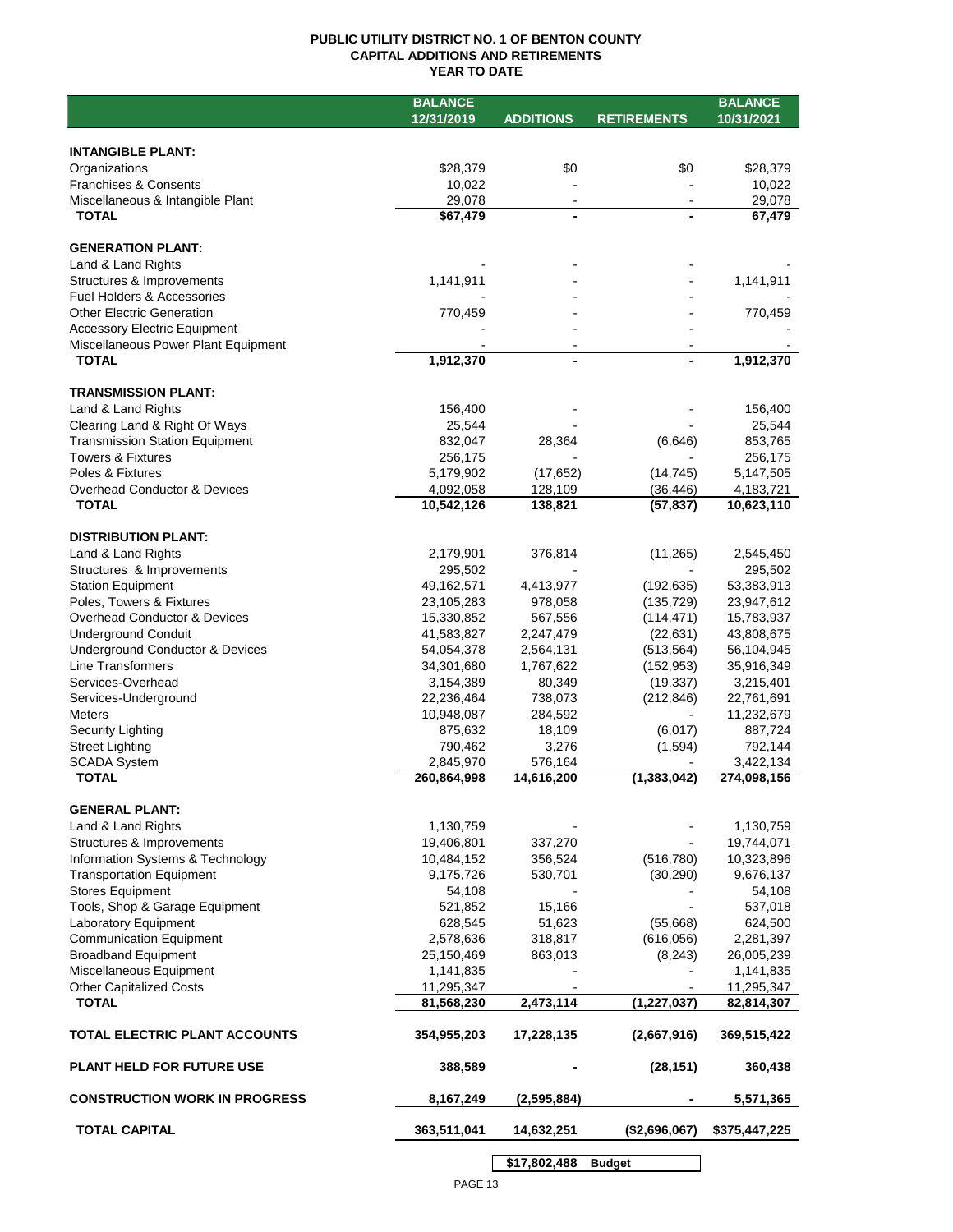## **PUBLIC UTILITY DISTRICT NO. 1 OF BENTON COUNTY STATEMENT OF CASH FLOWS**

|                                                                                               | <b>YTD</b><br>10/31/21       | <b>Monthly</b><br>10/31/21 |
|-----------------------------------------------------------------------------------------------|------------------------------|----------------------------|
|                                                                                               |                              |                            |
| <b>CASH FLOWS FROM OPERATING ACTIVITIES</b>                                                   |                              |                            |
| Cash Received from Customers and Counterparties                                               | \$149,590,692                | \$15,593,951               |
| Cash Paid to Suppliers and Counterparties                                                     | (106, 126, 999)              | (9, 176, 661)              |
| Cash Paid to Employees<br><b>Taxes Paid</b>                                                   | (13, 442, 865)               | (1, 173, 929)              |
| <b>Net Cash Provided by Operating Activities</b>                                              | (13, 290, 995)<br>16,729,833 | (1,048,405)<br>4,194,956   |
|                                                                                               |                              |                            |
| <b>CASH FLOWS FROM NONCAPITAL FINANCING ACTIVITIES</b>                                        |                              |                            |
| Other Interest Expense                                                                        | (30,000)                     |                            |
| Net Cash Used by Noncapital Financing Activities                                              | (30,000)                     |                            |
| <b>CASH FLOWS FROM CAPITAL AND RELATED FINANCING ACTIVITIES</b>                               |                              |                            |
| <b>Acquisition of Capital Assets</b>                                                          | (14, 491, 020)               | (1,390,451)                |
| Proceeds from Sale of Revenue Bonds                                                           |                              |                            |
| <b>Surety Policy</b>                                                                          |                              |                            |
| Cash Defeasance                                                                               |                              |                            |
| <b>Bond Principal Paid</b><br><b>Bond Interest Paid</b>                                       | (5,463,119)                  | (4,345,834)                |
| Contributions in Aid of Construction                                                          | 1,702,639                    | 209,044                    |
| Sale of Assets                                                                                | 103,817                      | 1,346                      |
| Net Cash Used by Capital and Related Financing Activities                                     | (18, 147, 683)               | (5,525,895)                |
| <b>CASH FLOWS FROM INVESTING ACTIVITIES</b>                                                   |                              |                            |
| Interest Income                                                                               | 372,000                      | 40,039                     |
| Proceeds from Sale of Investments                                                             |                              |                            |
| Purchase of Investments                                                                       |                              |                            |
| Joint Venture Net Revenue (Expense)                                                           |                              |                            |
| <b>Net Cash Provided by Investing Activities</b>                                              | 372,000                      | 40,039                     |
| NET INCREASE (DECREASE) IN CASH                                                               | (1,075,850)                  | (1, 290, 900)              |
| <b>CASH BALANCE, BEGINNING</b>                                                                | \$61,095,767                 | \$61,310,817               |
| <b>CASH BALANCE, ENDING</b>                                                                   | \$60,019,917                 | \$60,019,917               |
|                                                                                               |                              |                            |
| RECONCILIATION OF NET OPERATING INCOME TO NET<br><b>CASH PROVIDED BY OPERATING ACTIVITIES</b> |                              |                            |
|                                                                                               |                              |                            |
| <b>Net Operating Revenues</b>                                                                 | \$5,125,309                  | (\$1,573,233)              |
| Adjustments to reconcile net operating income to net cash                                     |                              |                            |
| provided by operating activities:                                                             |                              |                            |
| Depreciation & Amortization                                                                   | 9,141,928                    | 930,089                    |
| <b>Unbilled Revenues</b>                                                                      | 1,814,000                    | 387,000                    |
| Misellaneous Other Revenue & Receipts                                                         | 19,914                       | 6,958                      |
| <b>GASB 68 Pension Expense</b><br>Decrease (Increase) in Accounts Receivable                  | 1,311,414                    | 2,928,295                  |
| Decrease (Increase) in BPA Prepay Receivable                                                  | 500,000                      | 50,000                     |
| Decrease (Increase) in Inventories                                                            | 343,552                      | (83, 202)                  |
| Decrease (Increase) in Prepaid Expenses                                                       | (32, 347)                    | 37,342                     |
| Decrease (Increase) in Wholesale Power Receivable                                             | (931, 993)                   | 222,428                    |
| Decrease (Increase) in Miscellaneous Assets                                                   | (9,046)                      | 12,708                     |
| Decrease (Increase) in Prepaid Expenses and Other Charges                                     | 3,895,449                    | 107,754                    |
| Decrease (Increase) in Deferred Derivative Outflows                                           | 1,040,812                    |                            |
| Increase (Decrease) in Deferred Derivative Inflows                                            | (3,413,449)                  | (59, 554)                  |
| Increase (Decrease) in Warrants Outstanding                                                   |                              |                            |
| Increase (Decrease) in Accounts Payable                                                       | 531,388                      | 1,425,849                  |
| Increase (Decrease) in Accrued Taxes Payable                                                  | (1,021,503)                  | (80, 218)                  |
| Increase (Decrease) in Customer Deposits                                                      | (154, 865)                   | (12, 791)                  |
| Increase (Decrease) in BPA Prepay Incentive Credit                                            | (134, 380)                   | (13, 438)                  |
| Increase (Decrease) in Other Current Liabilities                                              | 31,927                       | 18,575                     |
| Increase (Decrease) in Other Credits                                                          | (1,328,277)                  | (109, 606)                 |
| <b>Net Cash Provided by Operating Activities</b><br>PAGE 14                                   | \$16,729,833                 | \$4,194,956                |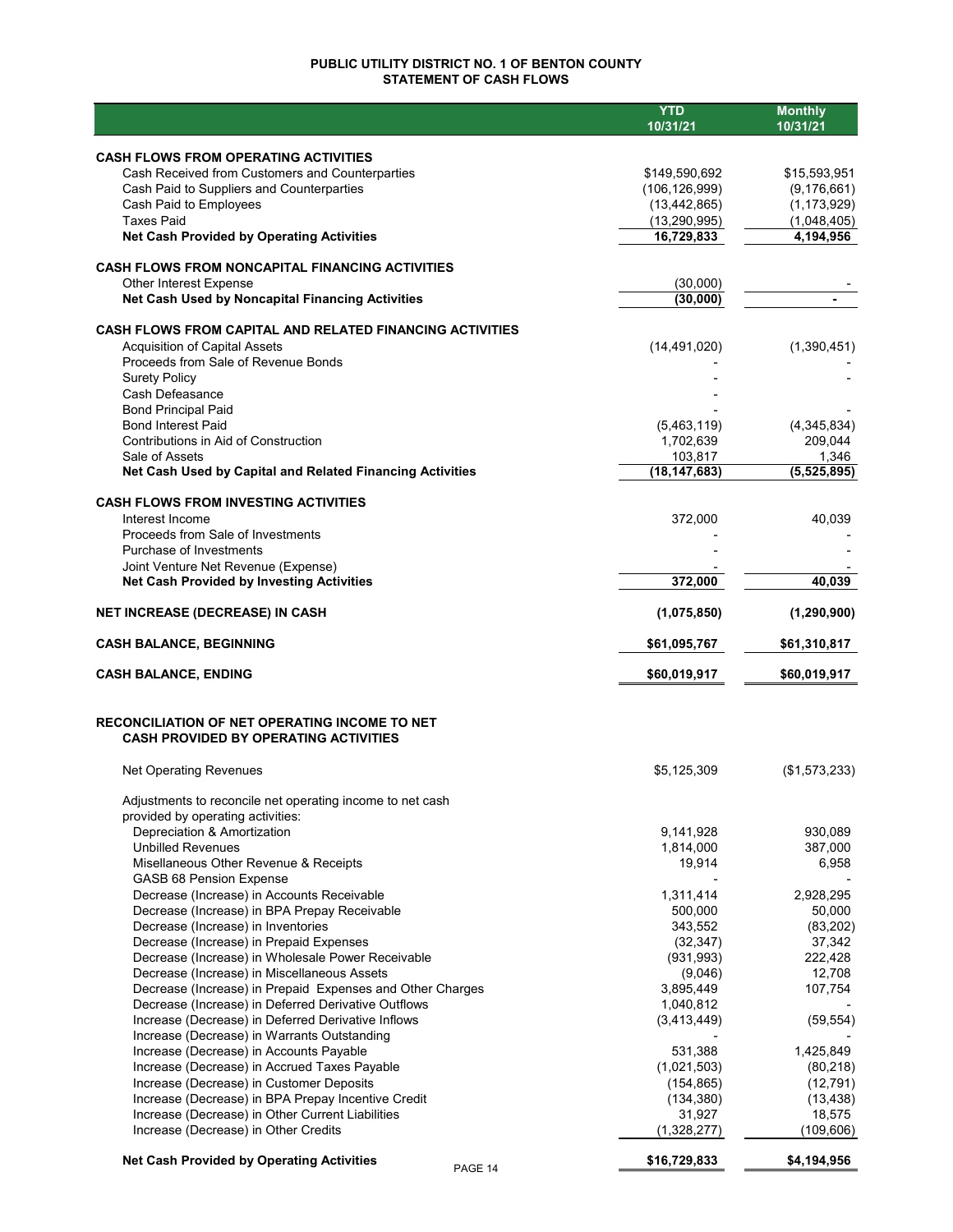### **PUBLIC UTILITY DISTRICT NO. 1 OF BENTON COUNTY WEATHER STATISTICS October 31, 2021**

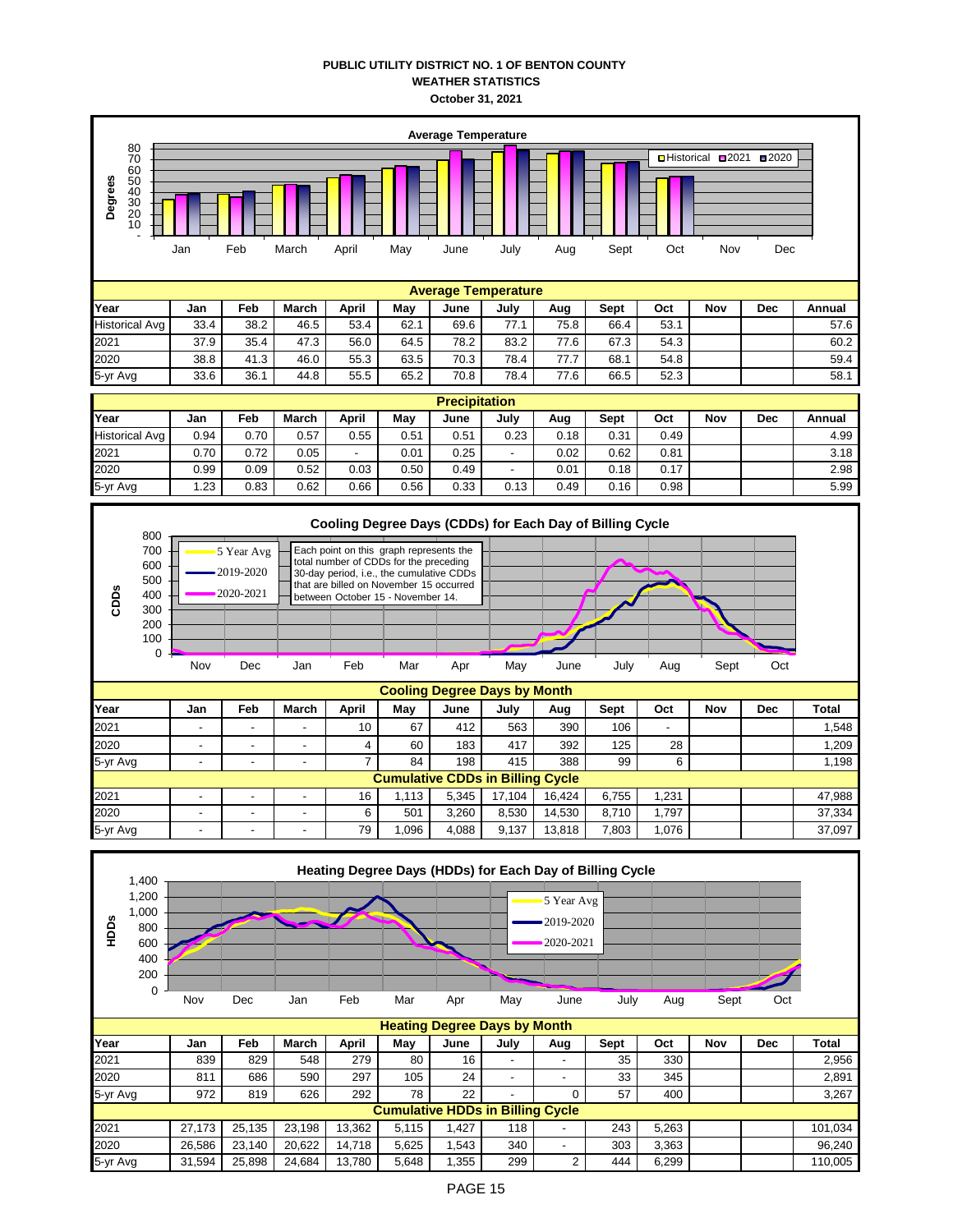#### **PUBLIC UTILITY DISTRICT NO. 1 OF BENTON COUNTY BROADBAND SUMMARY**

#### *October Highlights*

In October: There were two new Transport users. A customer in Richland and one in Kennewick upgraded their transport service to 1Gig and renewed for 3 and 5 year terms. There are five all new Access Internet users. Five customers upgraded their Access Internet services to 1Gig and re-termed. One customer disconnected their Transport service but are keeping their Access Internet service. One customer disconnected their service at their Plaza Way location and another customer moved to Richland and disconnected their Kennewick location.

|                                                                 | 2021                            | ACTUALS<br>2021           |                          |           |                          |                          |                          |                          |                          |               |                          |                          |        |     |                          |                            |                      |
|-----------------------------------------------------------------|---------------------------------|---------------------------|--------------------------|-----------|--------------------------|--------------------------|--------------------------|--------------------------|--------------------------|---------------|--------------------------|--------------------------|--------|-----|--------------------------|----------------------------|----------------------|
|                                                                 | <b>Amended</b><br><b>Budget</b> | Original<br><b>Budget</b> | Jan                      | Feb       | <b>March</b>             | <b>April</b>             | <b>May</b>               | June                     | July                     | <b>August</b> | <b>Sept</b>              | Oct                      | Nov    | Dec | <b>YTD</b>               | <b>Budget</b><br>Remaining | Inception<br>to Date |
| <b>OPERATING REVENUES</b>                                       |                                 |                           |                          |           |                          |                          |                          |                          |                          |               |                          |                          |        |     |                          |                            |                      |
| Ethernet                                                        | 1,790,107                       | 1,790,107                 | \$143,123                | \$133,582 | \$134,059                | \$132,973                | \$130,586                | \$130,159                | \$131,809                | \$131,509     | \$131,391                | \$132,401                |        |     | \$1,331,592              | 458,515                    |                      |
| Non-Recurring Charges - Ethernet                                |                                 |                           |                          | 2,673     | 500                      | 5,000                    | 300                      | $\overline{\phantom{a}}$ | 2,150                    | 2,968         | 1,150                    | 1,000                    |        |     | 15,741                   | (15, 741)                  |                      |
| <b>TDM</b>                                                      | 36,000                          | 36,000                    | 3,000                    | 3,000     | 3,000                    | 3,000                    | 3,000                    | 3,000                    | 3,000                    | 3,000         | 3,000                    | 3,000                    |        |     | 30,000                   | 6,000                      |                      |
| Wireless                                                        | 300                             | 300                       | 13                       | 13        | 13                       | 13                       | 13                       | 13                       | 13                       | 13            | 13                       | 13                       |        |     | 130                      | 170                        |                      |
| Internet Transport Service                                      | 54,000                          | 54,000                    | 6,999                    | 7,189     | 7,207                    | 7,221                    | 7,348                    | 7,321                    | 7,064                    | 7,322         | 7,420                    | 7,690                    |        |     | 72,779                   | (18, 779)                  |                      |
| <b>Fixed Wireless</b>                                           | 42,000                          | 42,000                    | 2,116                    | 2,110     | 2,020                    | 2,009                    | 1,991                    | 1,994                    | 1,991                    | 1,991         | 1,833                    | 1,788                    |        |     | 19,843                   | 22,157                     |                      |
| Access Internet                                                 | 349,000                         | 349,000                   | 35,073                   | 35,894    | 36,375                   | 37,113                   | 37,441                   | 37,651                   | 38,878                   | 39,548        | 39,800                   | 40,446                   |        |     | 378,218                  | (29, 218)                  |                      |
| Non-Recurring Charges - Al                                      | $\overline{\phantom{a}}$        | $\sim$                    | 650                      | 1,650     | 1,700                    | 800                      | 950                      | 5,810                    | 4,350                    | 1,050         | 5,118                    | 1,850                    |        |     | 23,928                   | (23, 928)                  |                      |
| Broadband Revenue - Other                                       | 650,000                         | 650,000                   | 54,895                   | 54,895    | 54,895                   | 54.895                   | 54,895                   | 54,895                   | 54.895                   | 54,895        | 54,895                   | 54,895                   |        |     | 548,951                  | 101,049                    |                      |
| Subtotal                                                        | 2,921,407                       | 2,921,407                 | 245,868                  | 241,004   | 239,769                  | 243,023                  | 236,524                  | 240,844                  | 244,150                  | 242,297       | 244,619                  | 243,083                  |        |     | 2,421,183                |                            |                      |
| NoaNet Maintenance Revenue                                      |                                 |                           |                          |           |                          |                          | $\overline{\phantom{a}}$ |                          |                          |               |                          |                          |        |     |                          |                            |                      |
| <b>Bad Debt Expense</b>                                         |                                 |                           |                          |           |                          |                          |                          |                          |                          |               |                          |                          |        |     |                          |                            |                      |
| <b>Total Operating Revenues</b>                                 | 2,921,407                       | 2,921,407                 | 245,868                  | 241,004   | 239,769                  | 243,023                  | 236,524                  | 240,844                  | 244,150                  | 242,297       | 244,619                  | 243,083                  |        |     | \$2,421,183              | 500,224                    | 28,350,175           |
| <b>OPERATING EXPENSES</b>                                       |                                 |                           |                          |           |                          |                          |                          |                          |                          |               |                          |                          |        |     |                          |                            |                      |
| General Expenses <sup>(3)</sup>                                 | 1,023,029                       | 1,008,174                 | 104,903                  | 77,688    | 79,451                   | 76,304                   | 76,939                   | 75,701                   | 79,795                   | 75,448        | 100,533                  | 92,241                   |        |     | \$839,004                |                            |                      |
| Other Maintenance                                               | 60,000                          | 90,000                    | 2,937                    | 7,507     | 16,386                   | 3,058                    | 14,469                   | 1,238                    | 11,701                   | 678           | 39,895                   | 1,453                    |        |     | \$99,323                 |                            |                      |
| NOC Maintenance                                                 | 500                             | 500                       | $\overline{a}$           | $\sim$    | $\overline{\phantom{a}}$ | $\overline{\phantom{a}}$ | $\sim$                   | $\sim$                   | $\overline{\phantom{a}}$ |               | 9,828                    | (9,828)                  |        |     | $\overline{\phantom{a}}$ |                            |                      |
| Wireless Maintenance                                            | 49,954                          | 67,621                    |                          |           |                          |                          |                          | 616                      |                          |               |                          |                          |        |     | 616                      |                            |                      |
| Subtotal                                                        | 1,133,483                       | 1,166,295                 | 107,840                  | 85,195    | 95,837                   | 79,362                   | 91,409                   | 77,556                   | 91,496                   | 76,126        | 150,256                  | 83,866                   |        |     | \$938,943                | 194,540                    | 14,740,715           |
| NoaNet Maintenance Expense                                      |                                 |                           |                          |           |                          |                          | $\overline{\phantom{a}}$ | $\overline{\phantom{a}}$ |                          |               | ÷                        |                          |        |     | \$0                      |                            |                      |
| Depreciation                                                    | 1,031,186                       | 1,031,186                 | 87,366                   | 87,990    | 89,742                   | 89,699                   | 90,388                   | 90,499                   | 90,105                   | 89,604        | 89,639                   | 89,776                   |        |     | \$894,809                | 136,378                    | 14,025,911           |
| <b>Total Operating Expenses</b>                                 | 2,164,669                       | 2,197,481                 | 195,205                  | 173,185   | 185,579                  | 169,062                  | 181,796                  | 168,055                  | 181,601                  | 165,730       | 239,896                  | 173,642                  |        |     | \$1,833,751              | 330,918                    | 28,766,626           |
| <b>OPERATING INCOME (LOSS)</b>                                  | 756,738                         | 723,926                   | 50,663                   | 67,819    | 54,190                   | 73,962                   | 54,728                   | 72,789                   | 62,549                   | 76,567        | 4,723                    | 69,441                   |        |     | \$587,432                | 169,306                    | (416, 451)           |
| <b>NONOPERATING REVENUES &amp; EXPENSES</b>                     |                                 |                           |                          |           |                          |                          |                          |                          |                          |               |                          |                          |        |     |                          |                            |                      |
| Internal Interest due to Power Business Unit <sup>(1</sup> )    | (332, 532)                      | (332, 532)                | (25, 857)                | (5,406)   | (22, 380)                | (22, 018)                | (21, 726)                | (21, 354)                | (21, 100)                | (20, 878)     | (20, 779)                | (20, 409)                |        |     | (\$201,907)              | 130,625                    | (7, 425, 890)        |
| <b>CAPITAL CONTRIBUTIONS</b>                                    |                                 |                           |                          |           |                          |                          |                          |                          |                          |               |                          |                          |        |     |                          |                            |                      |
| Contributions in Aid of Broadband                               |                                 | 58,800                    | 1,705                    | 921       | 2,871                    | 5,571                    | 113,856                  | 18,022                   | 3,331                    | 5,971         | 14,471                   | 15,976                   |        |     | \$182,697                | 182,697                    | 5,305,635            |
| <b>BTOP</b>                                                     |                                 |                           |                          |           |                          |                          |                          |                          |                          |               | $\overline{\phantom{a}}$ |                          |        |     |                          |                            | 2,282,671            |
| <b>INTERNAL NET INCOME (LOSS)</b>                               | \$424.206                       | \$450.194                 | \$26,511                 | 63.334    | 34.681                   | 57.515                   | 146.858                  | 69.457                   | 44.780                   | 61.660        | (1.585)                  | 65,008                   |        |     | \$568.222                | \$482,628                  | (254, 035)           |
| <b>NOANET COSTS</b>                                             |                                 |                           |                          |           |                          |                          |                          |                          |                          |               |                          |                          |        |     |                          |                            |                      |
| Member Assessments                                              |                                 |                           | $\overline{\phantom{a}}$ |           |                          |                          |                          |                          |                          |               | $\overline{\phantom{a}}$ | $\overline{\phantom{a}}$ |        |     | $\overline{\phantom{a}}$ |                            | \$3,159,092          |
| Membership Support                                              |                                 |                           | 328                      |           |                          |                          |                          |                          |                          |               | 167                      | 232                      |        |     | \$728                    |                            | 144,104              |
| <b>Total NoaNet Costs</b>                                       |                                 |                           | 328                      | $\sim$    |                          |                          |                          |                          |                          |               | 167                      | 232.33                   |        |     | \$728                    | ( \$728)                   | \$3,303,196          |
| <b>CAPITAL EXPENDITURES</b>                                     | \$1,089,526                     | \$1,827,034               | \$37,145                 | \$96,778  | \$66,533                 | \$38,815                 | \$153,825                | \$47,201                 | \$64,295                 | \$92,209      | \$73,011                 | \$41,775                 |        |     | \$711,587                | \$377,939                  | \$25,864,170         |
|                                                                 |                                 |                           |                          |           |                          |                          |                          |                          |                          |               |                          |                          |        |     |                          |                            |                      |
| NET CASH (TO)/FROM BROADBAND <sup>(2)</sup>                     | \$698,398                       | ( \$13, 122)              | \$102,260                | 59,952    | 80,270                   | 130,417                  | 105,146                  | 134,109                  | 91,690                   | 79,934        | 35,656                   | 133,187                  |        |     | \$952,622                | 254,224                    | (\$7,969,600)        |
| <b>NET CASH (TO)/FROM BROADBAND</b><br>(Excluding NoaNet Costs) | \$698,398                       | ( \$13, 122)              | 102,589                  | 59,952    | 80,270                   | 130,417                  | 105,146                  | 134,109                  | 91,690                   | 79,934        | 35,823                   | 133,419                  | $\sim$ |     | \$953,350                | 254,952                    | (\$4,666,404)        |

| <b>Notes Receivable</b> | <b>Beginning Balan Beginning Balance</b> |  |  |  |  |  |  | <b>Ending Balance</b> |  |
|-------------------------|------------------------------------------|--|--|--|--|--|--|-----------------------|--|
| Notes Receivable        |                                          |  |  |  |  |  |  |                       |  |
|                         |                                          |  |  |  |  |  |  |                       |  |

(1) Internal interest budget is estimated based on cash flow projections (an interest rate of 3.33% is being used).

(2) Includes excess of revenues over operating costs, capital expenditures and NoaNet assessments; excludes depreciation and internal interest to Electric System